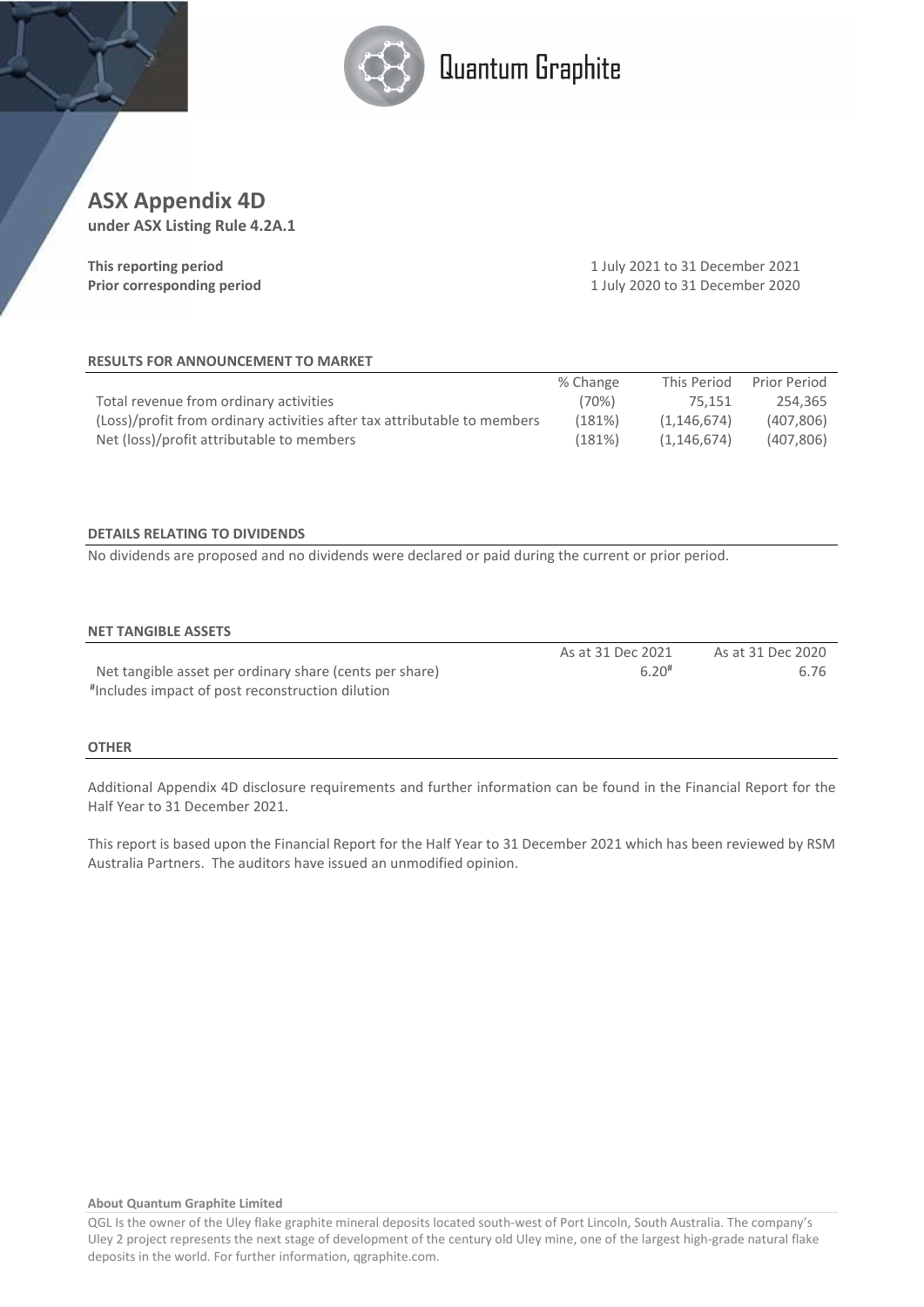

# Quantum Graphite

Interim Financial Statements for the half-year ended 31 December 2021 to be read in conjunction with the 30 June 2021 Annual Report.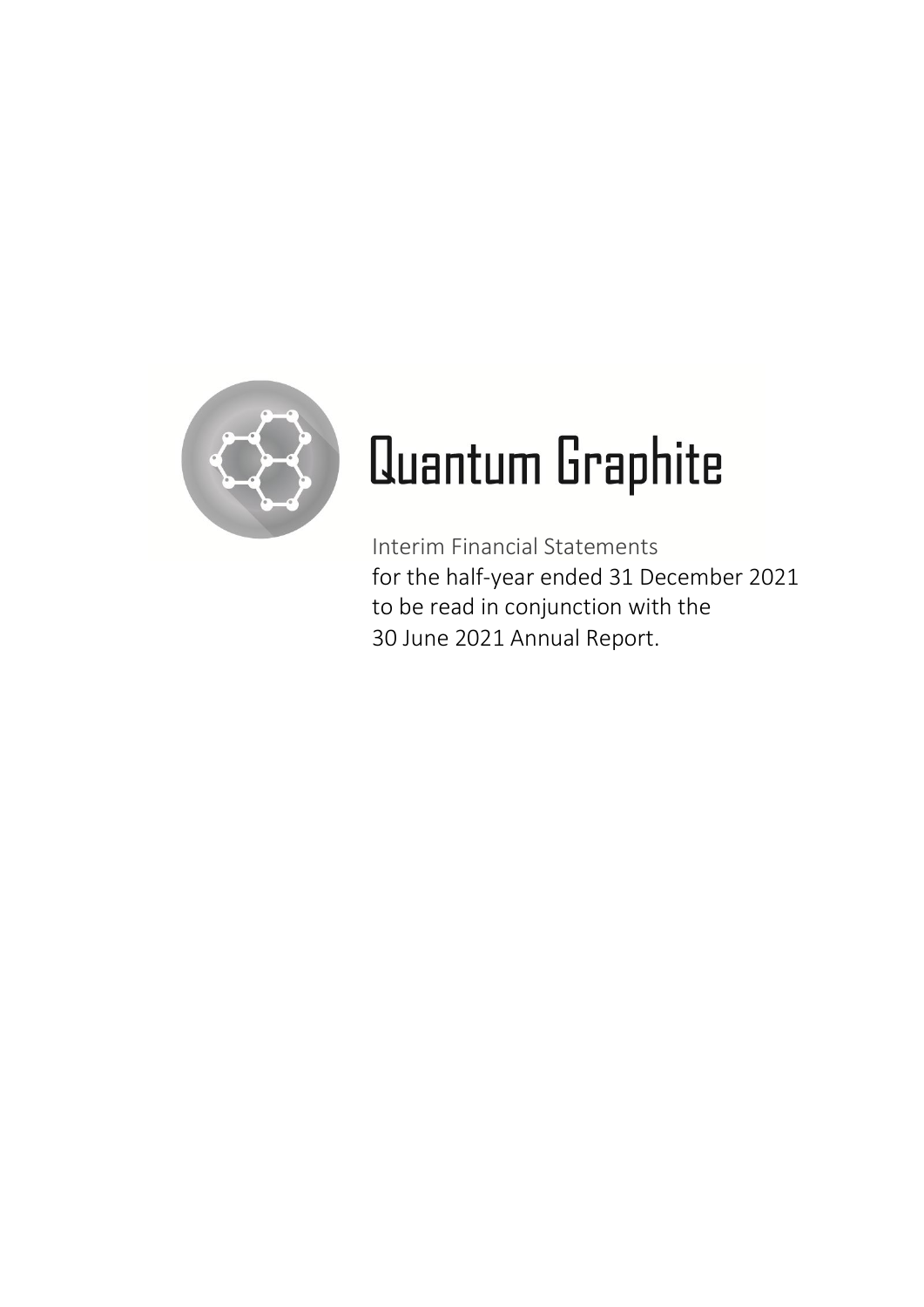# Contents

| <b>DIRECTORS' REPORT</b>                                                  | 1  |
|---------------------------------------------------------------------------|----|
| AUDITOR'S INDEPENDENCE DECLARATION                                        | 4  |
| CONSOLIDATED STATEMENT OF PROFIT OR LOSS AND OTHER COMPREHENSIVE INCOME 5 |    |
| CONSOLIDATED STATEMENT OF FINANCIAL POSITION                              | 6  |
| CONSOLIDATED STATEMENT OF CHANGES IN EQUITY                               | 7  |
| CONSOLIDATED STATEMENT OF CASH FLOWS                                      | 8  |
| NOTES TO THE CONSOLIDATED FINANCIAL STATEMENTS                            | 9  |
| DIRECTORS' DECLARATION                                                    | 19 |
| INDEPENDENT AUDITOR'S REVIEW REPORT                                       | 20 |

This Interim Report covers Quantum Graphite Limited ABN41 008 101 979 (QGL or the Company) as a Group consisting of Quantum Graphite Limited and its subsidiary, Quantum Graphite Operations Pty Ltd ABN 46 004 947 004, collectively referred to as "the Group" or "the consolidated entity". The financial report is presented in the Australian currency.

Quantum Graphite Limited is a company limited by shares, incorporated and domiciled in Australia.

| Registered Office           | 349 Collins Street<br>Melbourne VIC 3000 |
|-----------------------------|------------------------------------------|
| Principal place of Business | 349 Collins Street<br>Melbourne VIC 3000 |
| Website                     | quantumgraphite.com                      |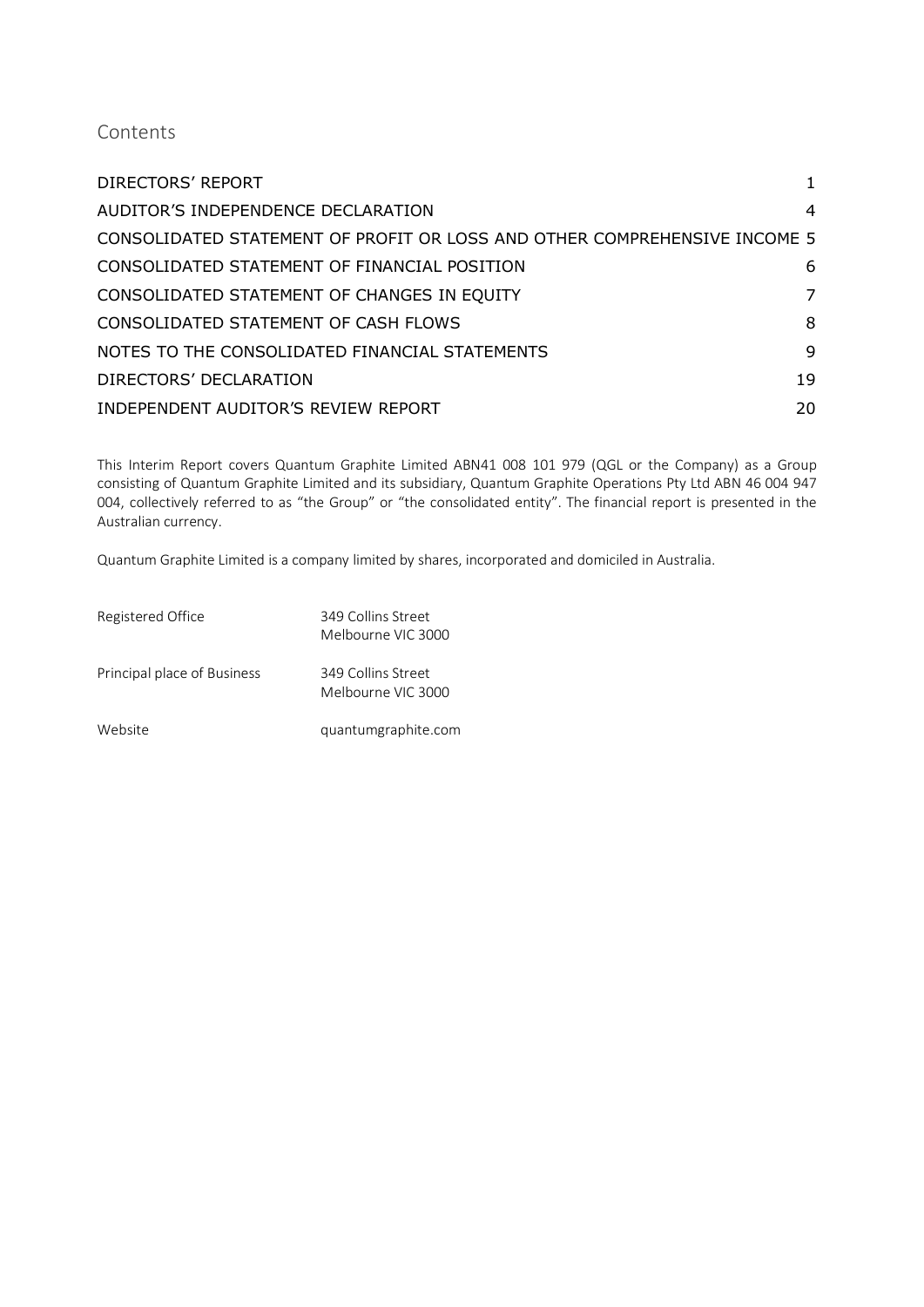

# <span id="page-3-0"></span>Directors' Report

The Directors of Quantum Graphite Limited present their Report together with the financial statements of the Group for the half year ended 31 December 2021.

#### Board of Directors

The directors of Quantum Graphite Limited during the financial year and up to the date of this report were:

| Bruno Ruggiero | Chairman and Independent Non-Executive Director |
|----------------|-------------------------------------------------|
| Sal Catalano   | Managing Director                               |
| Robert Osmetti | Independent Non-Executive Director              |
| David Trimboli | Independent Non-Executive Director              |

#### Review of Operations and Financial Results

The loss of the consolidated entity for the period was \$1,146,673 (31 December 2020: loss of \$407,806). The loss results primarily from the ongoing technical activities related to the Uley 2 project, the downstream technical activities undertaken within the Quantum Sunlands Partnership (QSP) and costs associated with the requotation of the Company's securities. The Company's financial performance remains broadly in line with plan.

#### (a) Requotation of the Company's securities

Our shareholders are aware of the significant additional resources committed by the Company to the requotation of the Company's securities on 14 December 2021. Whilst the Board is pleased with the outcome it remains disappointed that it was denied resuming trading despite the filing of unqualified financial statements for the period immediately following the financial statements giving rise to the suspension of trading in the Company's securities.

As the Board outlined in its release to the market in October 2020 and again in the 2021 Half Year Report, COVID-19 detrimentally impacted both the level of industrial activity in our markets and access to project funding at that time. However, this in no way detracted from the market trend in technology and battery minerals and Uley 2's position as the leading graphite project available globally.

Frustrating for us all was the increase in both market activity and the value of companies in the natural flake graphite sector within weeks of the suspension of trading in the Company's securities. The market capitalisation of ASX listed companies multiplied with significant capital raisings completed for companies whose projects are at best no further progressed than Uley 2. It was cold comfort for the Board that its assessment that capital markets funding for such projects would and did resume with renewed strength was proven correct.

#### (b) Director Remuneration

Following shareholder approvals obtained at the 2021 AGM, the Company issued directors with 3,432,878 shares at \$0.09 per share as their quarterly director fees for the period 1 January 2021 to 31 December 2021:

| <b>Directors</b>  | No. Shares <sup>1</sup> | Quarterly Fees (\$) |
|-------------------|-------------------------|---------------------|
| <b>B</b> Ruggiero | 1,029,864               | 18,000              |
| S Catalano        | 1,029,864               | 18,000              |
| R Osmetti         | 686,575                 | 12,000              |
| D Trimboli        | 686,575                 | 12,000              |
| Total             | 3,432,878               | 60,000              |

1 Shares issued to Directors represent compensation for the period 1 January 2021 to 31 December 2021.

The issued and outstanding securities following the above issue are 293,000,000 fully paid ordinary shares and 28,571,429 options.

#### (c) Continued Technical Work on Uley 2 Flake Products

With the completion of the Uley 2 (Stage 1) definitive feasibility study in the first half of FY2020, the Company continued the technical work aimed at further improvement to the purity of the Uley 2 coarse flake specification. As most of this work is being conducted at high temperatures, the Company is taking advantage of the synergies with the high temperature test work being undertaken by QSP.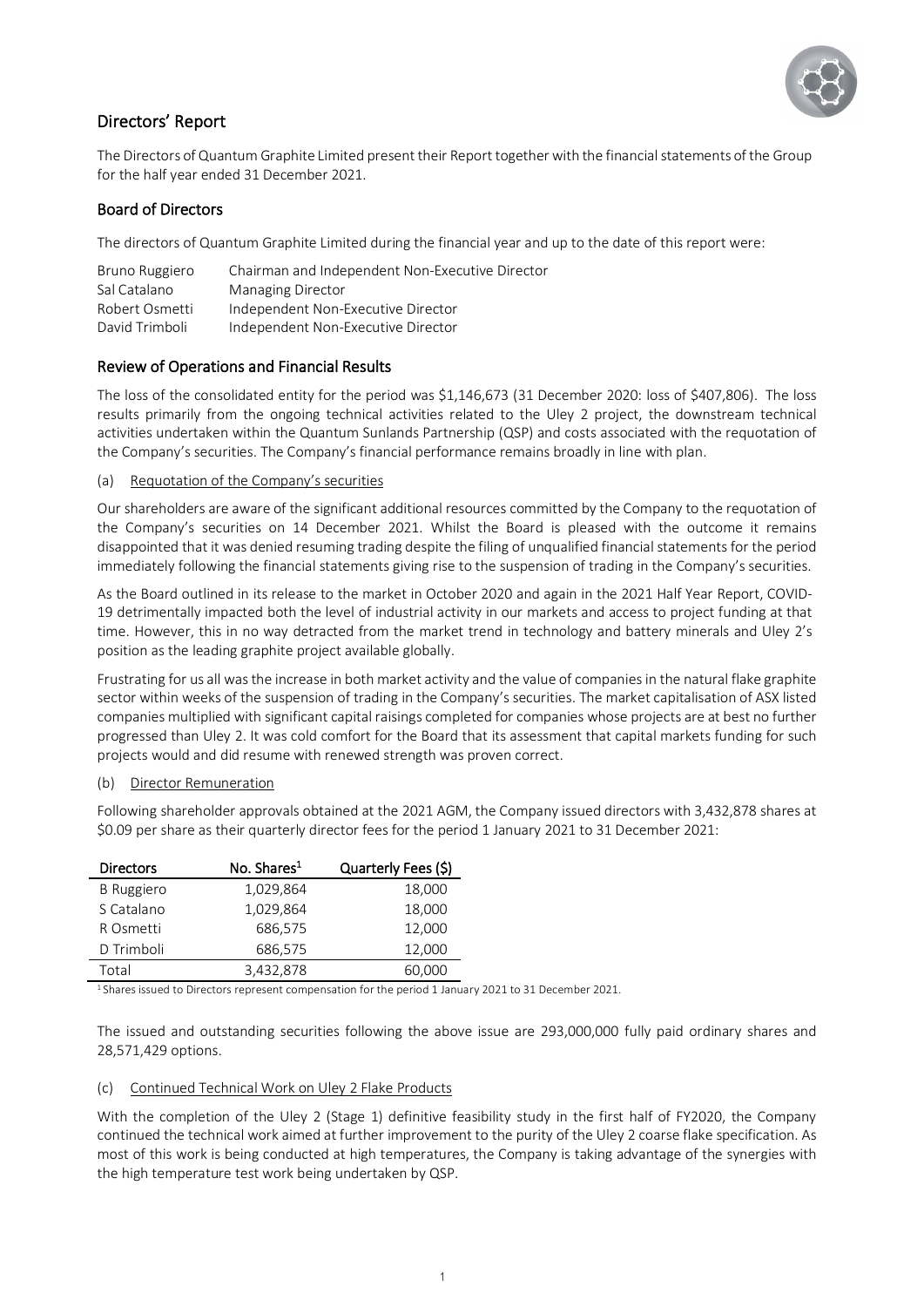

# Directors' Report (continued)

#### (d) Sales and Marketing Strategy

The Company was disappointed that it could not conclude agreements in CY2021 despite extending its sales and marketing activities in North Asia and North America. These activities have been the subject of prolonged delays and interruptions due to the impact of COVID-19. During the period, and especially following the Northern hemisphere winter, the deepening impact of the pandemic resulted in structural shifts in work patterns and production cycles. The level of industrial activity, whilst improving, remained subdued.

Despite this challenge the Company is very well positioned to conclude supply agreements and existing negotiations are at advanced stage. Importantly the Company's strategy to expand its focus to North Asia (i.e., ex China) has provided further support to the Board's planning for the expansion of Uley 2 beyond Stage 1 as one of the Company's key priorities.

#### (e) Capital Raising and Uley 2 Financing

The Company is progressing its European bond financing plans and interest from other prospective financiers of Uley 2 continued to be fielded during the period. For much of the second half of the reporting period the Company's resources were largely diverted to the requotation of our securities and the Uley 3 drill program. This slowed our progress on the bond financing but work on the proposal has recommenced this quarter with a focus on the identification of the major risk mitigants for the financing such as offtake partner credit exposure and process plant construction and commissioning risks.

Other equity capital raising initiatives were pursued in the lead up to the requotation of the Company's securities. The Board was very pleased with the response from the market and investor feedback remains very positive. As at the date of this report, the Company's share price has delivered solid returns for our shareholders.

#### (f) Flake Graphite Market

As indicated in prior announcements, the market for Uley 2 material remains unchanged from the prior period. Global supply of flake size of greater than 150 microns remains tight and the limited capacity of major Chinese producers to expand production in this area will continue to support firm prices for the foreseeable future. The Company maintains its market expectations that modest growth in demand in this area will have a significant impact on price.

#### Uley 3 Drill Program and Update to 2019 JORC 2012 Mineral Resources Estimate

During the period the Company completed the Uley 3 drilling program. Despite the challenges of mobilisation across three states during the height of the pandemic, we were pleased to successfully complete the program, rehabilitate the drill site and announce a maiden Mineral Resource estimate (MRE) for Uley 3.

The program targeted the geophysical anomaly, previously referred to as the Eastern Conductor. The MRE is reported under the JORC 2012 guidelines. The maiden MRE confirms the continuation of graphitic mineralisation to the east of Uley 2 along strike to the north of drill holes previously targeting the Eastern Conductor/Uley 3 geophysical anomaly. Importantly mineralisation remains open along strike to the south and north and at depth, well within the Company's Mining and Retention leases.

#### Thermal Energy Storage Initiative – Formation of Quantum Sunlands Partnership (QSP) with Sunlands Co.

The Company's collaboration with Sunlands Co. was transformed to a manufacturing partnership responsible for production of the thermal storage media to be fitted in Sunlands Co.'s thermal energy storage cells. The Board has viewed the relationship with Sunlands Co. as a strategic opportunity to participate in the global energy markets. QSP converts this relationship to a structural arrangement within which the Company will play a critical role in delivering Sunlands Co.'s proprietary thermal energy storage technology to the global energy markets.

Investors have recognised that QSP adds both a major downstream business and material diversification from the Company's traditional flake graphite markets including refractories and related thermal management products such as foils and expandables.

Our diversification is a key differentiator from all other graphite mining companies. Most of these companies do not produce a specification that is acceptable to manufacturers of high-end refractory products and almost all of the emerging graphite companies of the last 5 to 7 years are critically dependent on the acceleration of the growing demand from the electrical vehicles market.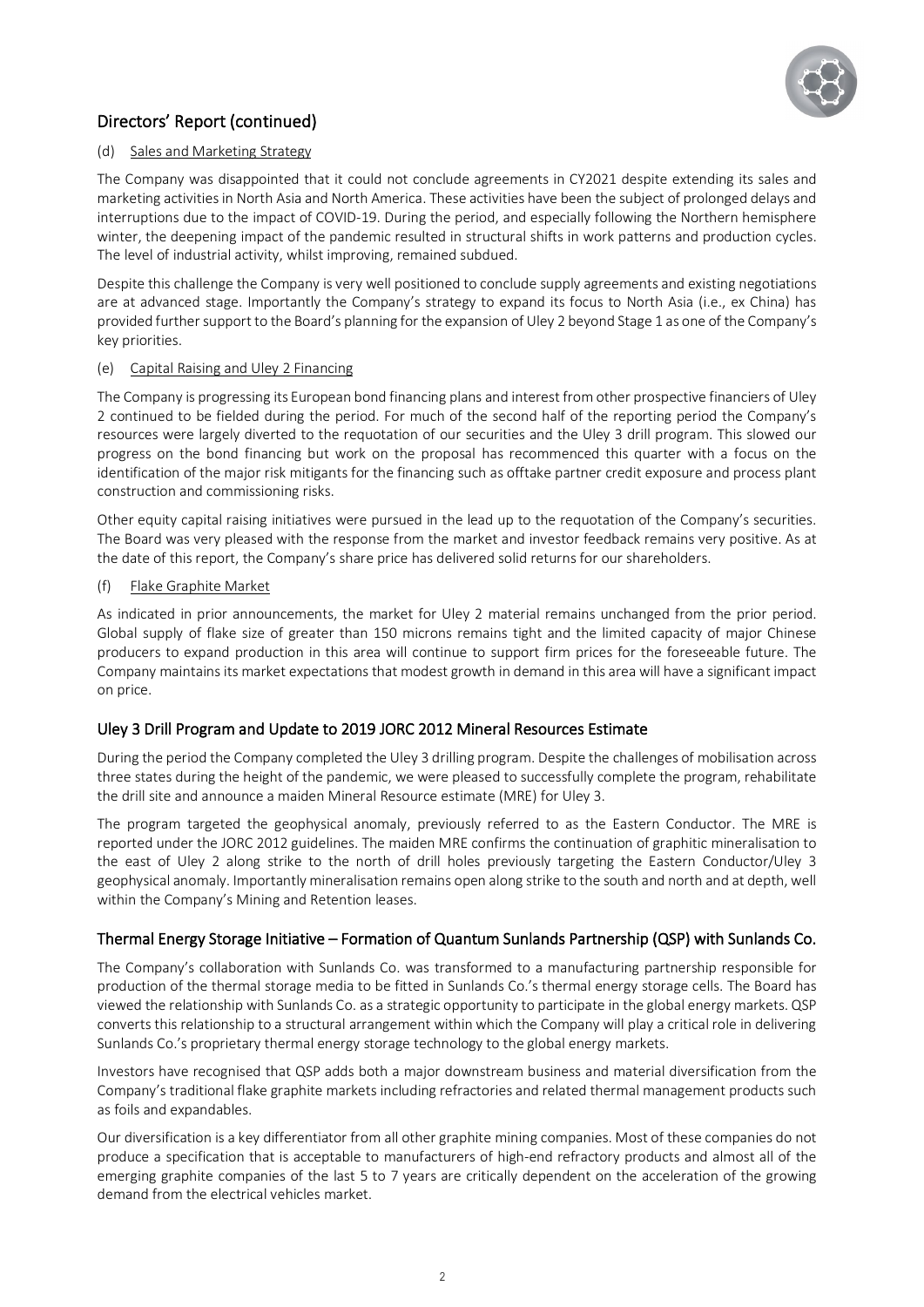

# Directors' Report (continued)

The energy market exposure delivers a massive potential market for the Company's flake. The recently completed Australian National Electricity Market (NEM) study completed by Macroeconomics Advisory has confirmed that approximately 100,000 tonnes of Uley 2 flake would be required every year for every GW of energy storage provided to the NEM based on the emissions reduction plan published by AEMO.

QSP is now participating in certain technical studies essential to the construction of the Sunlands Co. pilot facility. The design of the pilot thermal energy storage cell has largely been concluded and these technical studies will provide valuable data to determine the final Uley 2 flake specification required by QSP to manufacture graphite-based storage media to be fitted into the cell. The Company was very pleased with QSP's selection of TU Freiberg's Institute for Non-Ferrous Metallurgy and High Purity Materials (INEMET) to conduct this work. INEMET has globally recognised expertise in this area and the test work program will also deliver benefits to the further refinement of our coarse flake specification.

#### Mining Titles

All mining titles are current and remain in good standing. During the reporting period, an application was lodged for the extension of the renewal of EL6224 to at least 12 October 2023.

#### Events Arising Since the End of The Reporting Period

Shares to the value of \$196,800 were issued on 11 February 2022 in satisfaction of professional fees payable to contractors for services rendered. This is consistent with the Company's practice of conserving cash and paying creditors with equity if possible.

There were no other events that have arisen since the end of the financial period which significantly affected or may significantly affect the operations of the Group, the results of those operations or the state of affairs of the Group in subsequent financial years.

A copy of the auditor's independence declaration as required under section 307C of the Corporations Act 2001 is included on page 4 of this financial report and forms part of this Directors' Report.

Signed in accordance with a resolution of the directors.

V lupper

**Chairman** Executive Director 15 March 2021 15 March 2021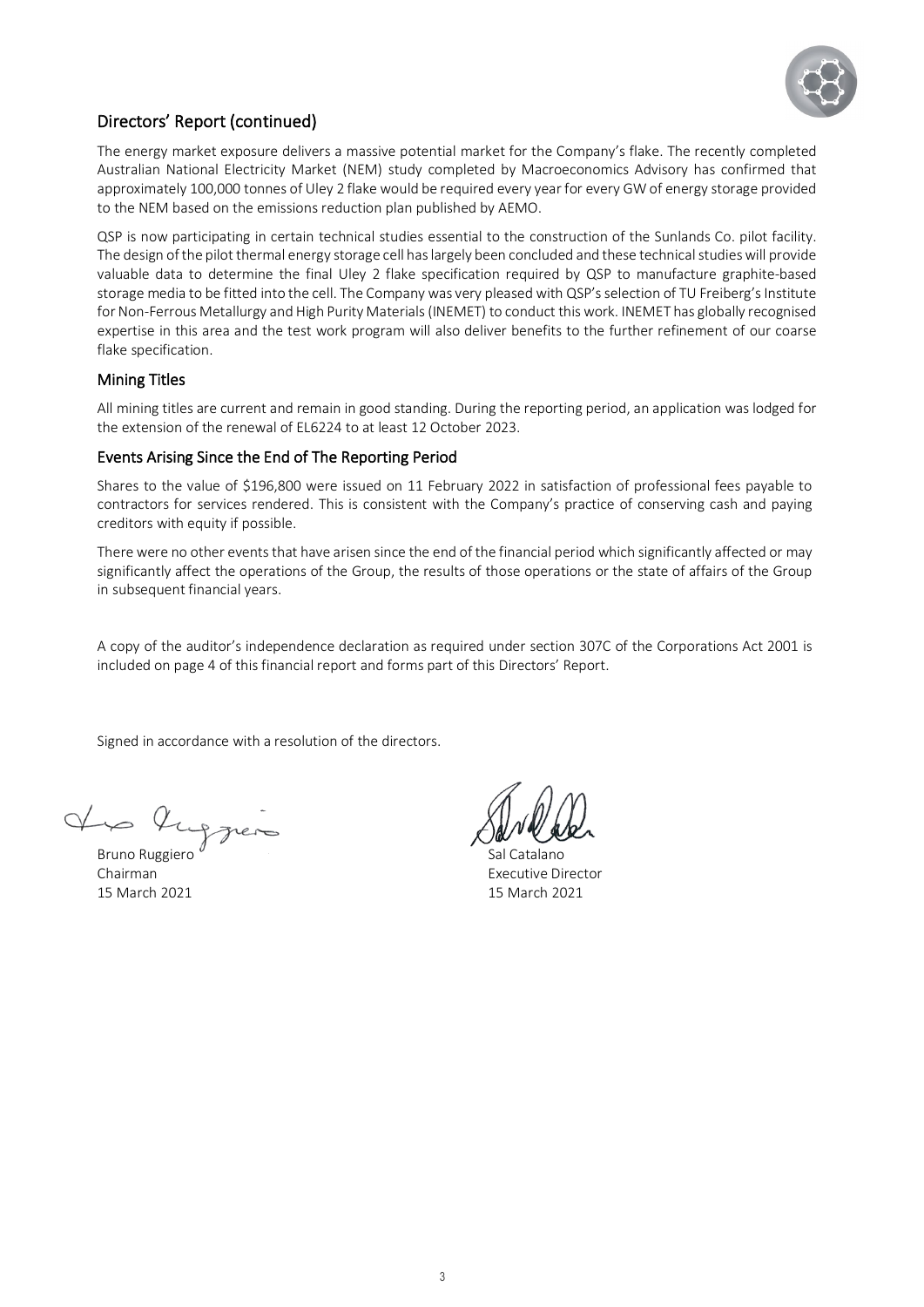

#### **RSM Australia Partners**

Level 21, 55 Collins Street Melbourne VIC 3000 PO Box 248 Collins Street West VIC 8007

> T +61 (0) 3 9286 8000 F +61 (0) 3 9286 8199

> > www.rsm.com.au

#### **AUDITOR'S INDEPENDENCE DECLARATION**

As lead auditor for the review of the financial report of Quantum Graphite Limited for the half year ended 31 December 2021, I declare that, to the best of my knowledge and belief, there have been no contraventions of:

- (i) the auditor independence requirements of the *Corporations Act 2001* in relation to the review; and
- (ii) any applicable code of professional conduct in relation to the review.

#### **RSM AUSTRALIA PARTNERS**

**R J MORILLO MALDONADO**  Partner

Dated: 15 March 2022 Melbourne, Victoria

#### **THE POWER OF BEING UNDERSTOOD** AUDIT | TAX | CONSULTING

4

RSM Australia Partners is a member of the RSM network and trades as RSM. RSM is the trading name used by the members of the RSM network. Each member of the RSM network is an independent accounting and consulting firm which practices in its own right. The RSM network is not itself a separate legal entity in any jurisdiction. RSM Australia Partners ABN 36 965 185 036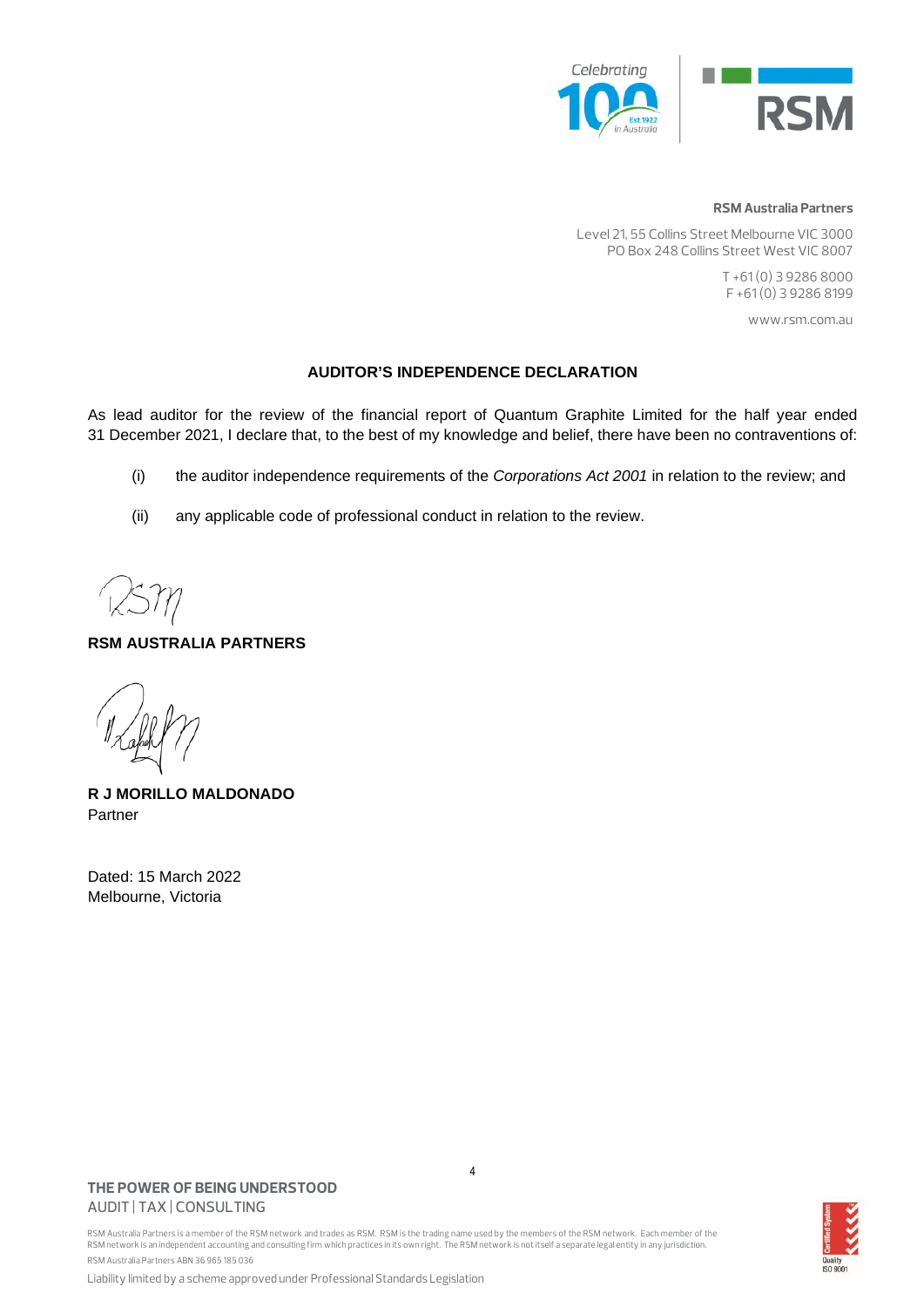

# <span id="page-7-0"></span>Consolidated Statement of Profit or Loss and Other Comprehensive Income

For the half year ended 31 December 2021

|                                                                                        | <b>Notes</b>   | 31 December<br>2021<br>\$ | 31 December<br>2020<br>\$ |
|----------------------------------------------------------------------------------------|----------------|---------------------------|---------------------------|
| Other income                                                                           | $\overline{2}$ | 75,151                    | 254,365                   |
| Corporate and asset management expenses                                                | 3              | (1, 181, 758)             | (638.412)                 |
| Depreciation                                                                           | 3              | (36, 567)                 | (23, 759)                 |
| Total operating loss                                                                   |                | (1, 143, 174)             | (407, 806)                |
| Interest revenue                                                                       |                | 60                        |                           |
| Interest expense                                                                       |                | (3,559)                   |                           |
| Net financing expense                                                                  |                | (3, 499)                  |                           |
| Loss before tax                                                                        |                | (1, 146, 673)             | (407, 806)                |
| Income tax benefit / (expense)                                                         |                |                           |                           |
| Loss for the reporting period attributable to owners of the<br>parent entity           |                | (1, 146, 673)             | (407, 806)                |
| Other comprehensive income                                                             |                |                           |                           |
| Total comprehensive loss for the period attributable to<br>owners of the parent entity |                | (1, 146, 673)             | (407, 806)                |
|                                                                                        |                |                           |                           |
| Loss per share from continuing operations                                              |                |                           |                           |
| Basic and diluted loss - cents per share                                               | 4              | (0.40)                    | (0.19)                    |

This statement should be read in conjunction with the notes to the financial statements.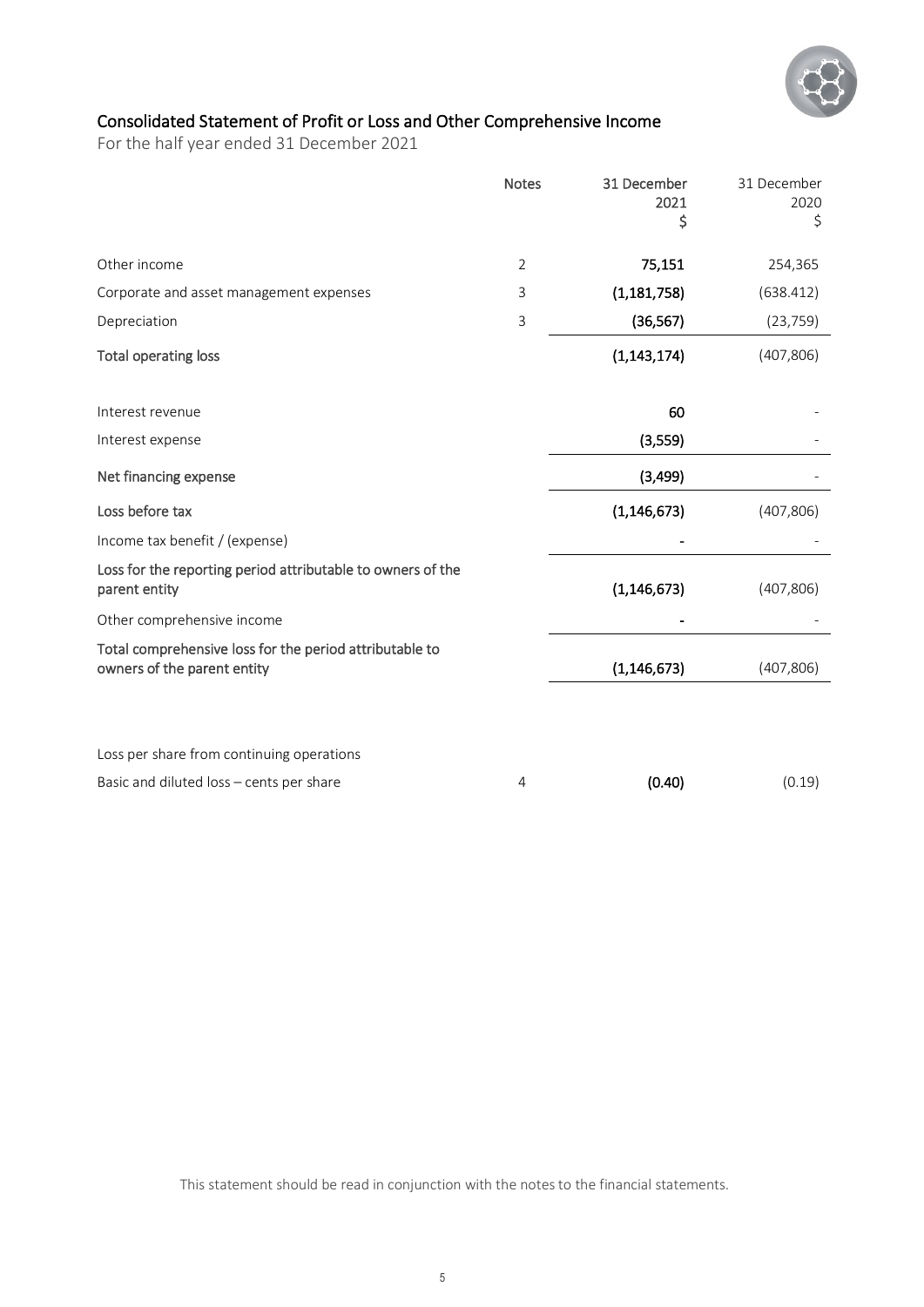

# <span id="page-8-0"></span>Consolidated Statement of Financial Position

As at 31 December 2021

|                                                     | <b>Notes</b>   | 31 December<br>2021 | 30 June<br>2021 |
|-----------------------------------------------------|----------------|---------------------|-----------------|
|                                                     |                | \$                  | \$              |
| <b>Current assets</b>                               |                |                     |                 |
| Cash and cash equivalents                           |                | 1,793,831           | 1,236,231       |
| Trade and other receivables                         |                | 270,551             | 261,082         |
| Total current assets                                |                | 2,064,382           | 1,497,313       |
| Non-current assets                                  |                |                     |                 |
| Deposit with the SA Department of Mining and Energy |                | 1,073,863           | 1,073,863       |
| Intangible assets                                   |                | 7,189               | 7,189           |
| Development assets                                  | 5              | 14,744,608          | 14,245,139      |
| Exploration and evaluation assets                   | 6              | 2,161,827           | 1,991,005       |
| Plant and equipment                                 | $\overline{7}$ | 299,769             | 336,336         |
| Total non-current assets                            |                | 18,287,256          | 17,653,532      |
| <b>TOTAL ASSETS</b>                                 |                | 20,351,638          | 19,150,845      |
| <b>Current liabilities</b>                          |                |                     |                 |
| Payables                                            |                | 463,262             | 1,060,853       |
| <b>Total current liabilities</b>                    |                | 463,262             | 1,060,853       |
| Non-current liabilities                             |                |                     |                 |
| Borrowings                                          |                | 1,753,559           |                 |
| Rehabilitation provisions                           |                | 558,369             | 558,369         |
| Total non-current liabilities                       |                | 2,311,928           | 558,369         |
| <b>TOTAL LIABILITIES</b>                            |                | 2,775,190           | 1,619,222       |
| <b>NET ASSETS</b>                                   |                | 17,576,448          | 17,531,623      |
| <b>EQUITY</b>                                       |                |                     |                 |
| Issued capital                                      | 8              | 59,645,726          | 58,454,227      |
| Reserves                                            | 9              | 2,520,000           | 2,520,000       |
| Accumulated losses                                  |                | (44,589,278)        | (43, 442, 604)  |
| <b>TOTAL EQUITY</b>                                 |                | 17,576,448          | 17,531,623      |

This statement should be read in conjunction with the notes to the financial statements.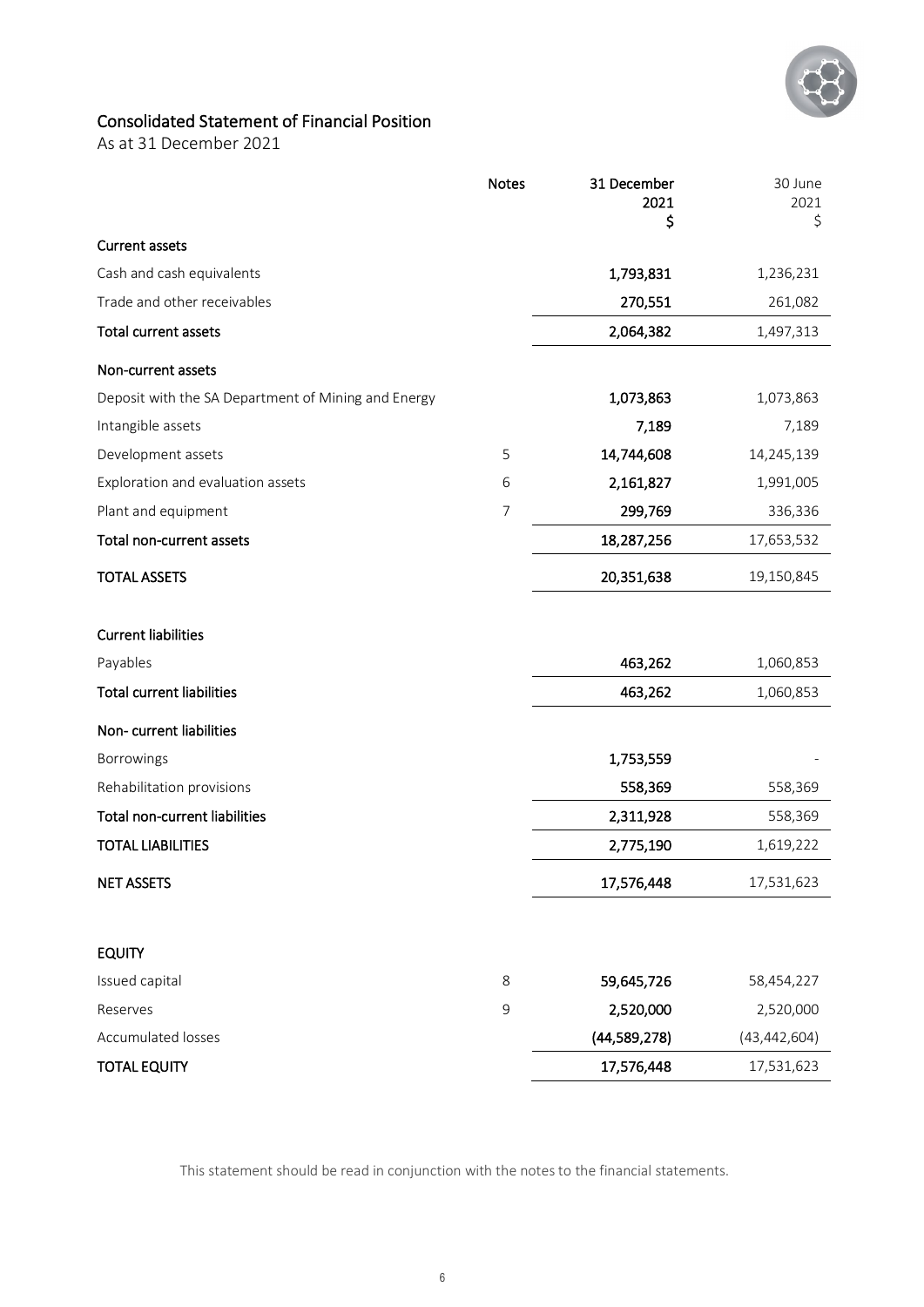

# <span id="page-9-0"></span>Consolidated Statement of Changes in Equity

For the half year ended 31 December 2021

|                                                               | <b>Share Capital</b><br>S | Reserve<br>s | Accumulated<br>Losses<br>Ś | <b>Total Equity</b>      |
|---------------------------------------------------------------|---------------------------|--------------|----------------------------|--------------------------|
| Balance at 1 July 2021                                        | 58,454,228                | 2,520,000    | (43, 442, 605)             | 17,531,623               |
| Shares issued in lieu of directors' fees                      | 308,958                   |              |                            | 308,958                  |
| Shares issued in lieu of company secretary<br>fees            | 24,000                    |              |                            | 24,000                   |
| Issue of share capital                                        | 858,540                   |              |                            | 858,540                  |
| Total transactions with owners in their<br>capacity as owners | 1,191,498                 |              |                            | 1,191,498                |
| Comprehensive income:                                         |                           |              |                            |                          |
| Total loss for the reporting period                           |                           |              | (1, 146, 673)              | (1, 146, 673)            |
| Other comprehensive income for the<br>reporting period        |                           |              |                            |                          |
| Total Comprehensive loss for the period                       |                           |              | (1, 146, 673)              | (1, 146, 673)            |
| Balance 31 December 2021                                      | 59,645,726                | 2,520,000    | (44,589,278)               | 17,576,448               |
|                                                               | <b>Share Capital</b><br>S | Reserve<br>Ş | Accumulated<br>Losses<br>S | <b>Total Equity</b><br>s |
| Balance at 1 July 2020                                        | 54,249,795                | 2,520,000    | (41, 374, 234)             | 15,395,561               |
| Shares issued in lieu of directors fees                       | 567,526                   |              |                            | 567,526                  |
| Total transactions with owners in their<br>capacity as owners | 567,526                   |              |                            | 567,526                  |
| Comprehensive income:                                         |                           |              |                            |                          |
| Total loss for the reporting period                           |                           |              | (407, 806)                 | (407, 806)               |
| Other comprehensive income for the<br>reporting period        |                           |              |                            |                          |
| Total Comprehensive loss for the period                       |                           |              | (407, 806)                 | (407, 806)               |

This statement should be read in conjunction with the notes to the financial statements.

Balance 31 December 2020 54,817,321 2,520,000 (41,782,040) 15,555,281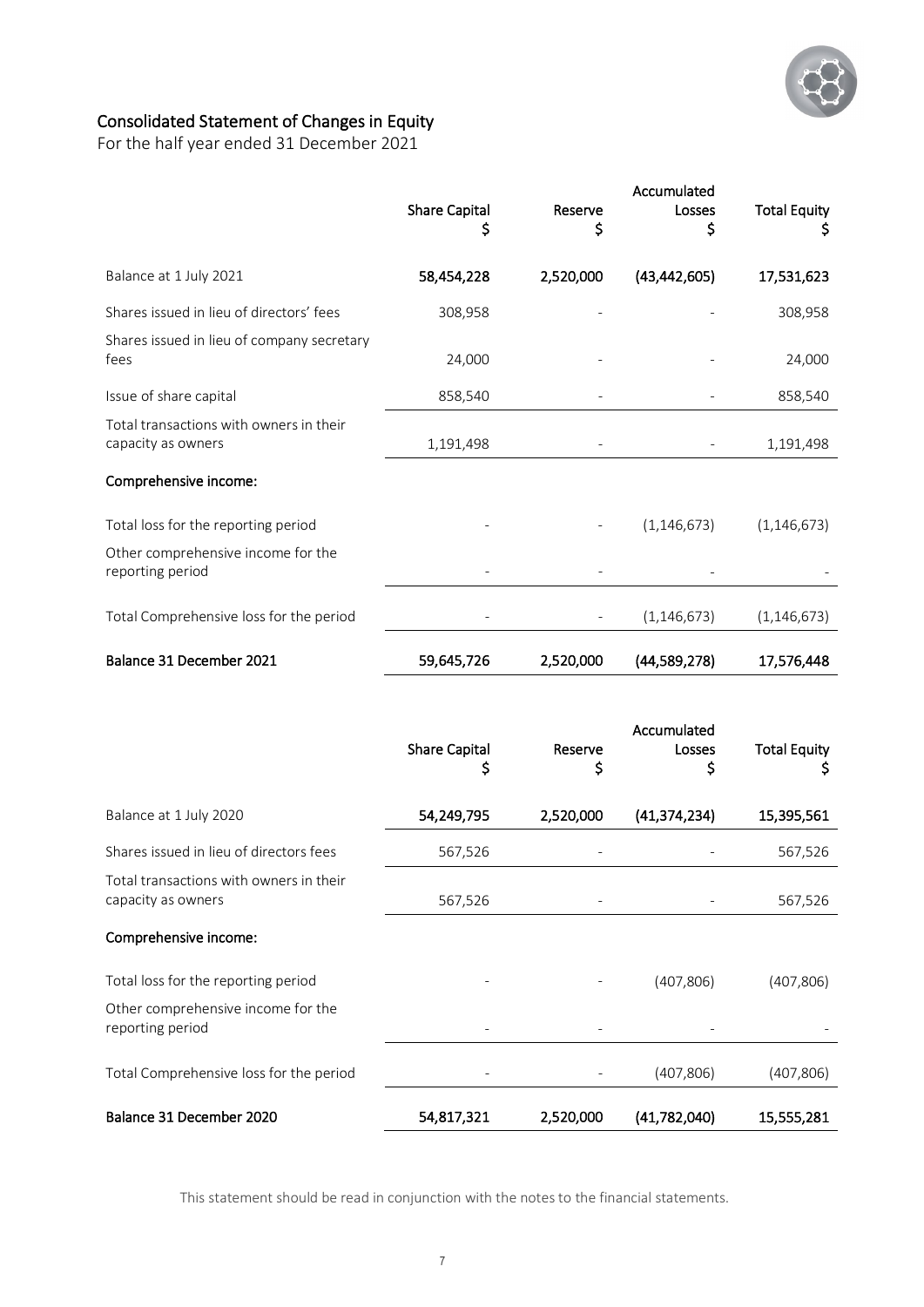

# <span id="page-10-0"></span>Consolidated Statement of Cash Flows

For the half year ended 31 December 2021

|                                                          | 31 December<br>2021<br>\$ | 31 December<br>2020<br>\$ |
|----------------------------------------------------------|---------------------------|---------------------------|
| Cash flow from Operating activities                      |                           |                           |
| Payments to suppliers and employees                      | (868, 858)                | (44, 691)                 |
| Interest paid                                            |                           | (79)                      |
| Interest received                                        | 60                        |                           |
| R&D tax concession received                              |                           | 110,219                   |
| Net cash provided by operating activities                | (868, 798)                | 65,449                    |
| Cash flow from Investing activities                      |                           |                           |
| Payments for exploration and evaluation assets           | (163, 120)                | (16, 668)                 |
| Payments for development assets                          | (530, 894)                | (34, 434)                 |
| Net cash used in investing activities                    | (694, 014)                | (51, 102)                 |
| Cash flow from Financing activities                      |                           |                           |
| Proceeds from borrowings                                 | 1,261,872                 |                           |
| Proceeds from issue of share capital                     | 858,540                   |                           |
| Net cash from financing activities                       | 2,120,412                 |                           |
| Net change in cash and cash equivalents                  | 557,600                   | 14,347                    |
| Cash and cash equivalents, beginning of reporting period | 1,236,231                 | 13,436                    |
| Cash and cash equivalents, end of period                 | 1,793,831                 | 27,783                    |

This statement should be read in conjunction with the notes to the financial statements.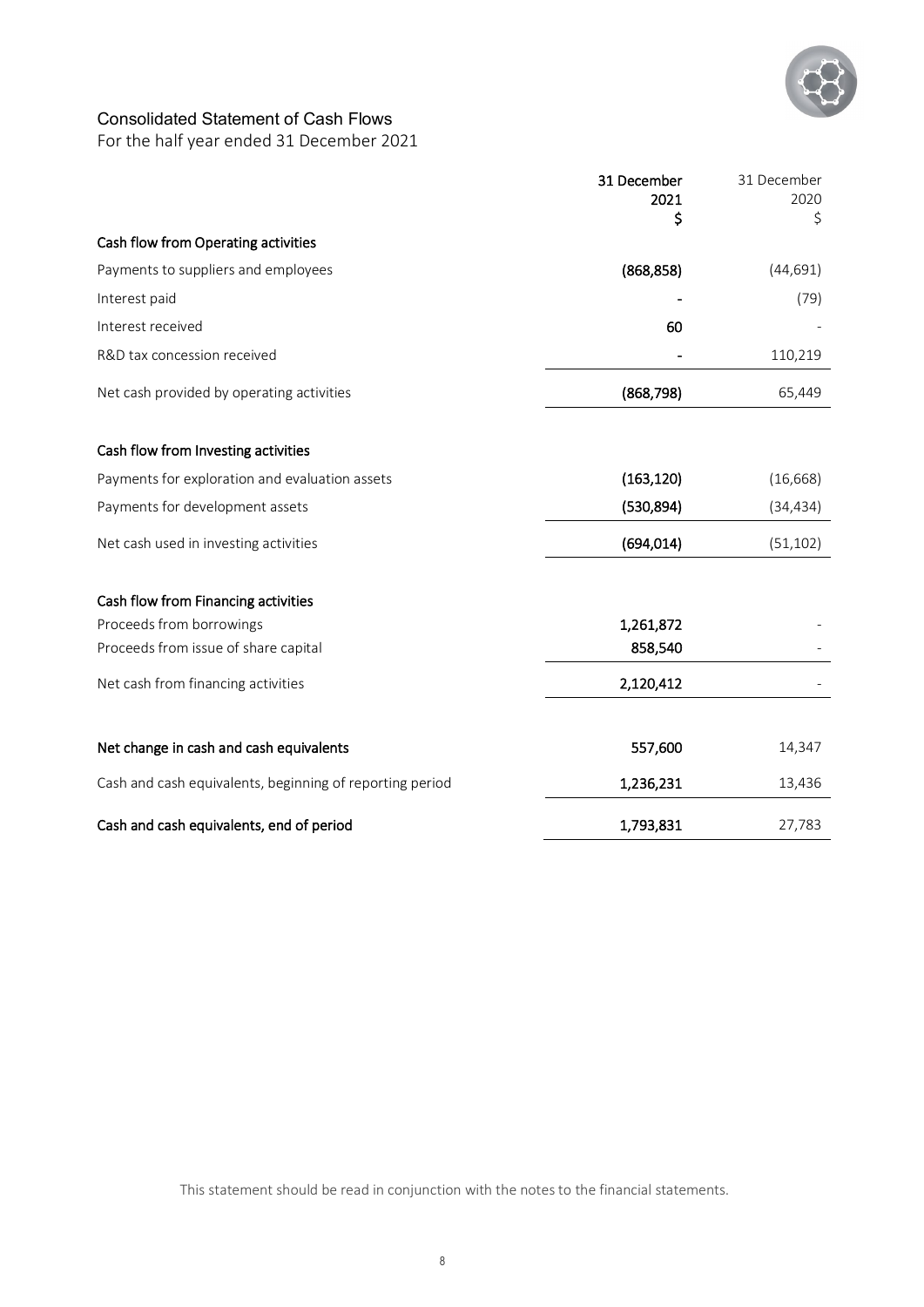

# <span id="page-11-0"></span>Notes to the consolidated financial statements

#### 1. STATEMENT OF SIGNIFICANT ACCOUNTING POLICIES

#### (a) Nature of operations

Quantum Graphite Limited's principal activity is the exploration and mining of graphite deposits in South Australia and the manufacture of high-grade flake graphite products.

#### (b) General information and basis of preparation

The consolidated general purpose financial statements of the Group have been prepared in accordance with the requirements of the Corporations Act 2001, Australian Accounting Standard AASB 134 *'Interim Financial Reporting'* and other authoritative pronouncements of the Australian Accounting Standards Board (AASB). Compliance with Australian Accounting Standards AASB 134 results in compliance with the International Financial Reporting Standards (IFRS) IAS 134 Interim Financial Reporting as issued by the International Accounting Standards Board (IASB).

These general-purpose financial statements do not include all the notes of the type normally included in annual financial statements. Accordingly, these financial statements are to be read in conjunction with the annual report for the year ended 30 June 2021 and any public announcements made by the company during the interim reporting period in accordance with the continuous disclosure requirements of the Corporations Act 2001.

The principal accounting policies adopted are consistent with those of the previous financial year and corresponding interim reporting period, unless otherwise stated.

#### (c) Going concern basis of accounting

The financial statements have been prepared on the going concern basis, which contemplates continuity of normal business activities and the realisation of assets and discharge of liabilities in the normal course of business.

As disclosed in the financial statements, the consolidated entity incurred a loss after tax from continuing operations of \$1,146,673 and cash outflows from operating activities of \$868,798 for the six months ended 31 December 2021. In addition, as at 31 December 2021 the consolidated entity had borrowing and payables to Chimaera Capital Limited, a related party, amounting to \$1,261,872 and \$488,128, respectively (refer to note 12), with agreed repayment on the earliest of 16 January 2023 or at such time as the Company undertakes a significant capital raise. These matters indicate a material uncertainty which may cast significant doubt over the ability of the consolidated entity to continue as a going concern and therefore whether it will realise its assets and extinguish its liabilities in the normal course of business and at the amounts stated in the financial report.

Despite the above-mentioned matters, the Directors, after reviewing the cash flow forecast for a period of twelve months after the signing of this financial report, concluded that there are reasonable grounds to believe that the consolidated entity will be able to continue as a going concern. The Directors assessment considered the following factors:

- The directors are planning to raise additional capital from existing and new shareholders and are confident that this is feasible based on the consolidated entity's history of successful capital raises; and
- Except for minimum expenditure commitment under the terms of the exploration license renewal (refer Note 11), the consolidated entity has the flexibility to defer any expenditure based on the availability of sufficient cash reserves.

Accordingly, the Directors believe that the consolidated entity will be able to continue as a going concern and that it is appropriate to adopt the going concern basis in the preparation of the financial report.

The financial report does not include any adjustments relating to the amounts or classification of recorded assets or liabilities that might be necessary if the consolidated entity does not continue as a going concern.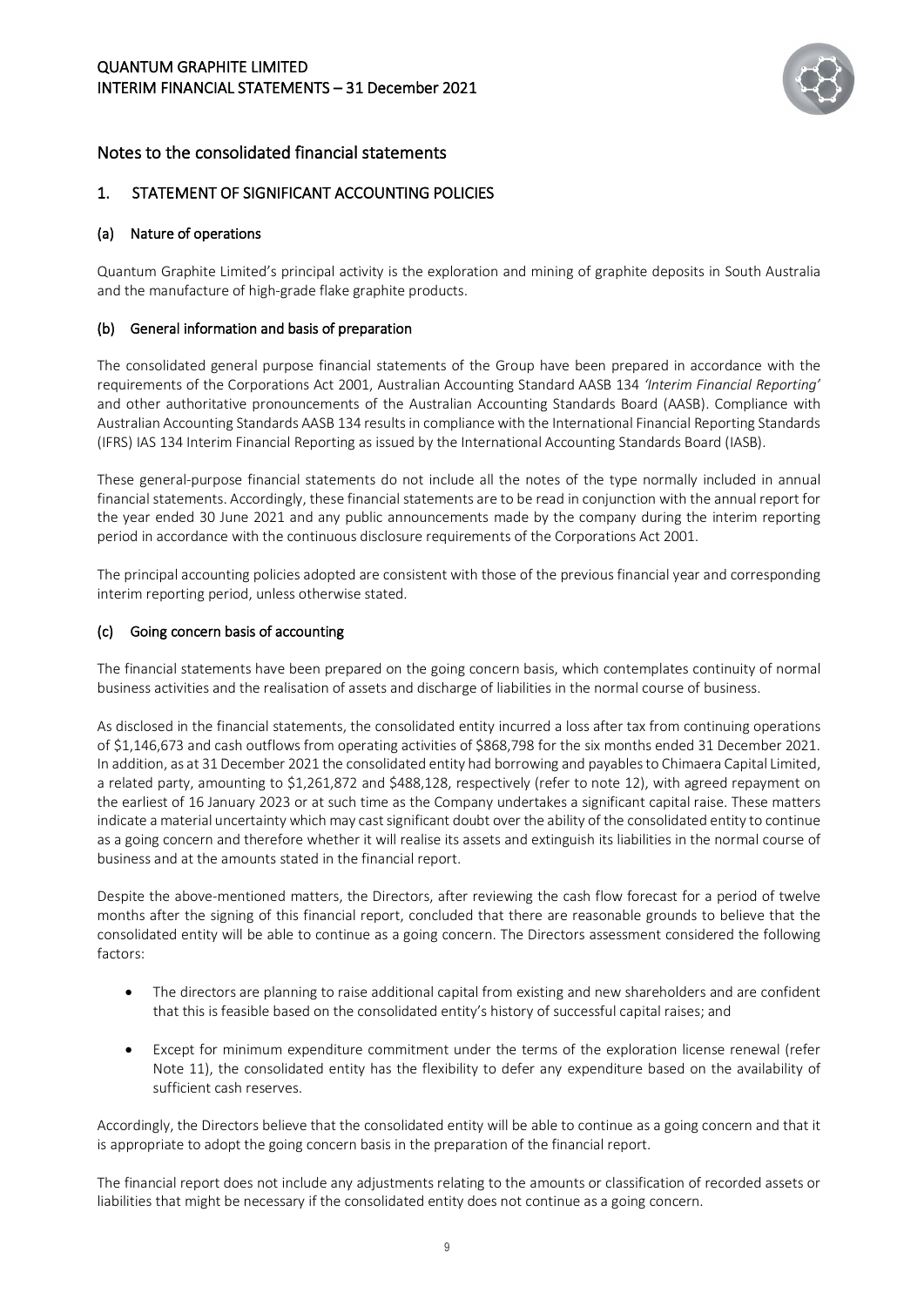

#### (d) Impact of COVID-19 pandemic and the Group's response

Notwithstanding the impact of COVID-19, European market prices for the Company's products firmed significantly during the reporting period with prices continued to average significantly more than the Company's projected basket price of US\$919. The Company's DFS underpins its key strengths including low operating costs, lean overhead structure and ungeared capital structure.

The consolidated entity has prepared an assessment of its ability to continue as a going concern, taking into account all available information for a period of twelve months from the date of issuing the financial statements including the effects of the COVID-19 pandemic which has had a material impact on the Company progressing the development of Uley 2.

#### (e) New or amended Accounting Standards and Interpretations adopted

The consolidated entity has adopted all of the new or amended Accounting Standards and Interpretations issued by the Australian Accounting Standards Board ('AASB') that are mandatory for the current reporting period. Any new or amended Accounting Standards or Interpretations that are not yet mandatory have not been early adopted.

#### (f) Critical accounting estimates and judgements

The Directors evaluate estimates and judgements incorporated into the financial report based on historical knowledge and best available current information. Estimates assume a reasonable expectation of future events and are based on current trends of economic data, obtained both externally and within the Group.

#### Key estimates

#### Impairment

The Group assesses impairment at each reporting date by evaluating conditions specific to the Group that may lead to impairment of assets. Where an impairment trigger exists, the recoverable amount of the asset is determined.

#### Decommissioning provision

Estimates and assumptions of the appropriate discount rate at which to discount the liability, the timing of cash flows, the application of relevant environmental legislation and the future expected costs of decommissioning are all used in determining the carrying value of the decommissioning provision.

#### R&D Tax Concession

To the extent that research and development costs are eligible under the 'Research and development tax incentive' programme, a 43.5% refundable offset is available for companies with annual turnover of less than \$20million. Research and development tax incentive income is recognised at fair value when there is a reasonable expectation that the income will be received. The expected future R&D tax incentive for qualifying R&D expenditure has been accrued and is also recognised as other income in the statement of profit or loss. The Company has estimated the amount of future R&D incentive receivable on ongoing projects on the basis that the expected amount of the incentive can be reliably measured and receipted.

#### Key judgements

#### Development expenditure and plant and equipment

The future recoverability of fixed assets and capitalised development expenditure has been assessed by the directors and is dependent on a number of factors, including commodity prices, the level of reserves and resources, foreign currency rates and future technological changes that could impact the costs of mining and processing and future legal changes. Significant judgements and assumptions are required in making assessments regarding the presence of impairment indicators. This is particularly so in the assessment of long-life assets.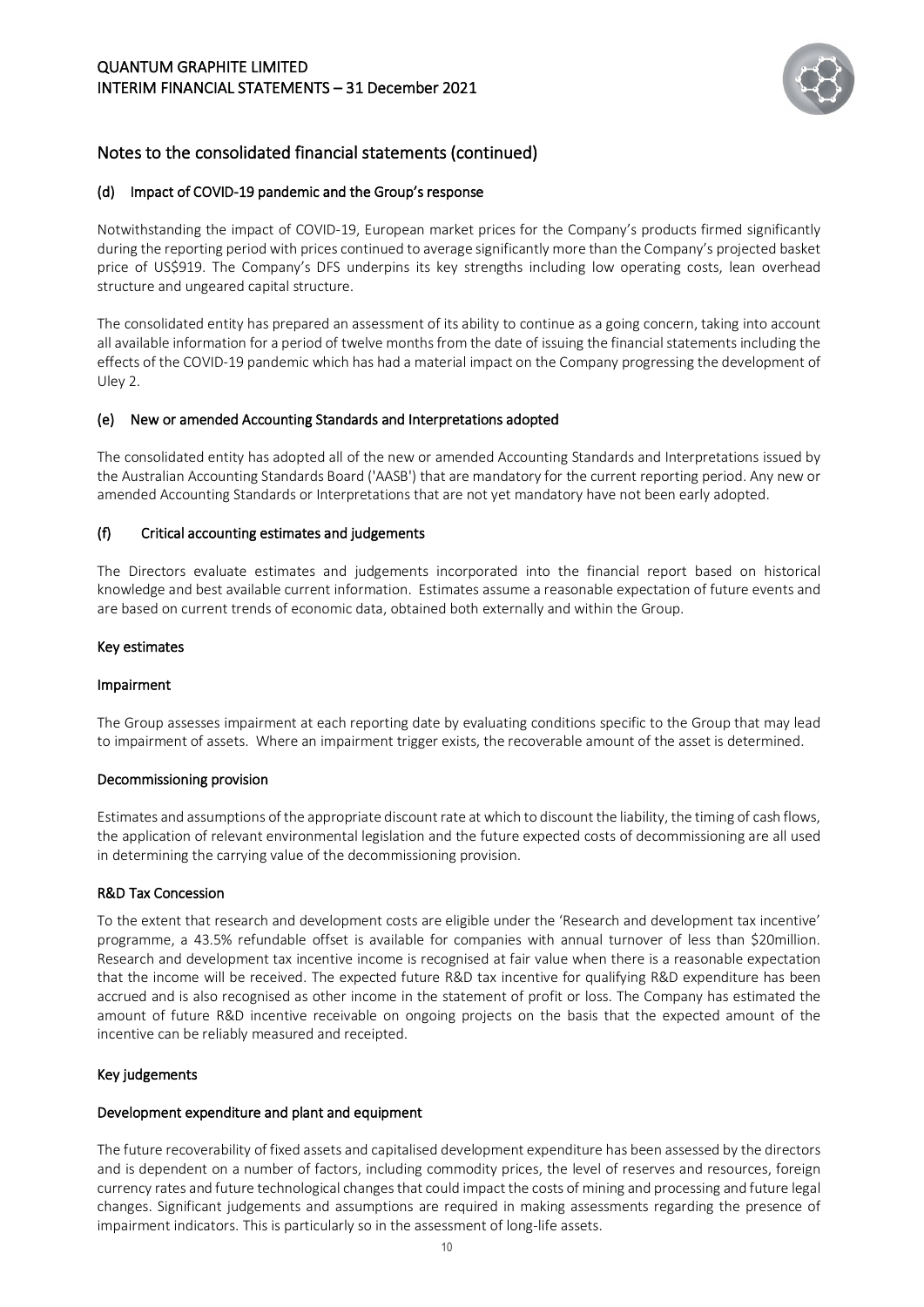

#### Exploration and evaluation expenditure

The future recoverability of capitalised exploration and evaluation expenditure is dependent on a number of factors, including whether the Group decides to exploit the related lease itself or, if not, whether it successfully recovers the related exploration and evaluation asset through sale.

Factors that could impact the future recoverability include the level of reserves and resources, future technological changes, which could impact the cost of mining, future legal changes (including changes to environmental restoration obligations) and changes to commodity prices.

To the extent that capitalised exploration and evaluation expenditure is determined not to be recoverable in the future, profits and net assets will be reduced in the period in which this determination is made.

In addition, exploration and evaluation expenditure is capitalised if activities in the area of interest have not yet reached a stage that permits a reasonable assessment of the existence or otherwise of economically recoverable reserves. To the extent it is determined in the future that this capitalised expenditure should be written off, profits and net assets will be reduced in the period in which this determination is made.

# 2. OTHER INCOME

|                                  | 31 December              | 31 December |
|----------------------------------|--------------------------|-------------|
|                                  | 2021                     | 2020        |
|                                  |                          |             |
| $R&D$ tax incentive <sup>1</sup> | 75,151                   | 41,891      |
| Other income <sup>2</sup>        | $\overline{\phantom{a}}$ | 212,474     |
| Other income                     | 75,151                   | 254,365     |

1R&D tax incentive income consists of an accrual of \$75,151 which is an estimate based on costs to be submitted for the future claim to be completed for 30 June 2022.

2Other income represents the gain on issue of shares in respect of directors' remuneration for the period 1 January 2020 to 31 December 2020. (The loss for the period 1 January 2021 to 31 December 2021 Allocated to Other Expenses see Notes 3)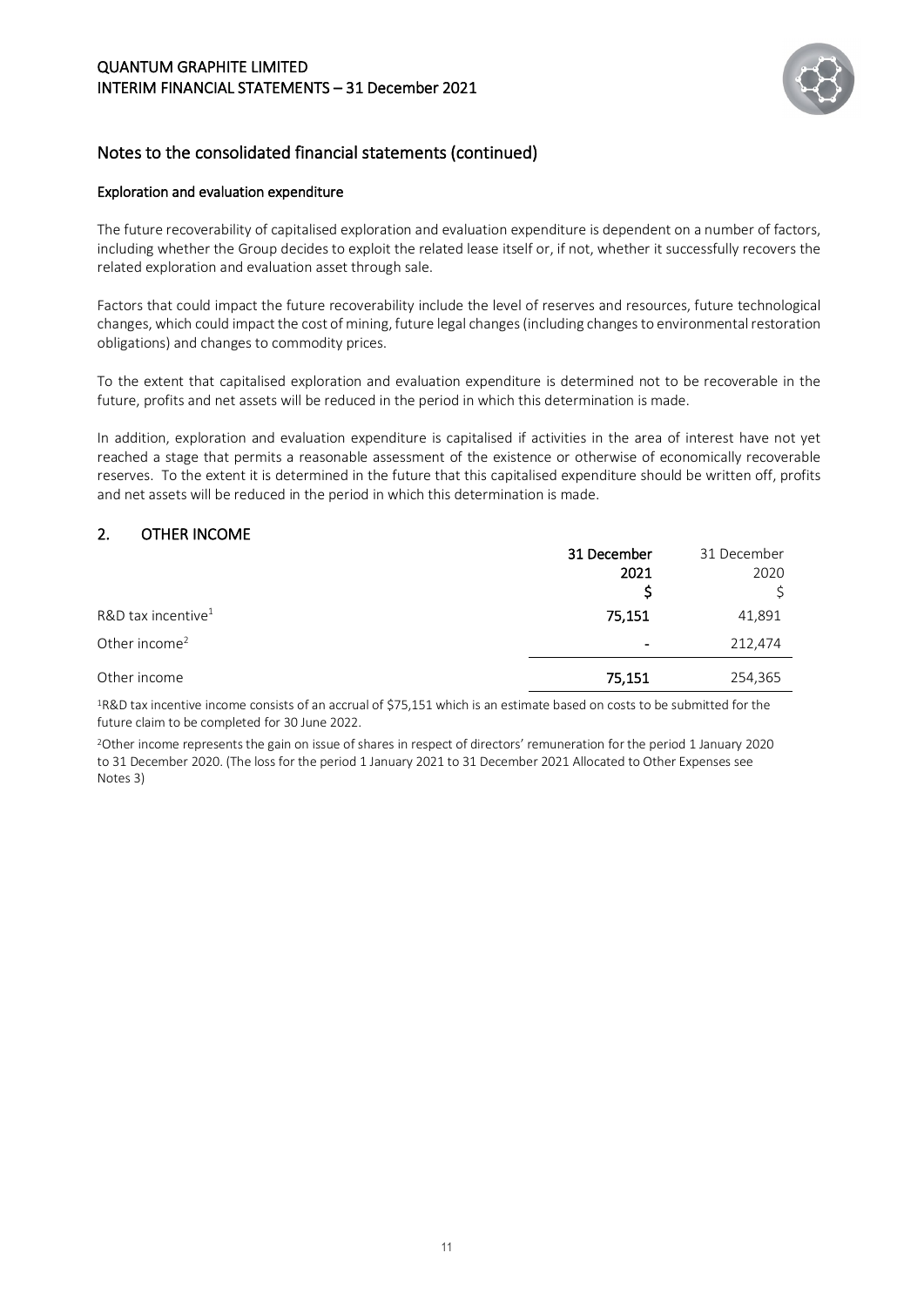

#### 3. EXPENSES

| December 2021             | Corporate<br>\$ | Commercialisation Pre-commissioning<br>\$ | Ş                      | Total<br>Ş  |
|---------------------------|-----------------|-------------------------------------------|------------------------|-------------|
| Employee benefits expense | 120,000         |                                           |                        | 120,000     |
| Other expenses            | 1,061,758       |                                           |                        | 1,061,758   |
| Subtotal                  | 1,181,758       |                                           |                        | 1,181,758   |
| Depreciation expense      | 36,567          |                                           |                        | 36,567      |
| Total                     | 1,218,325       |                                           |                        | 1,218,325   |
|                           |                 |                                           |                        |             |
| December 2020             | Corporate<br>\$ | Commercialisation<br>\$                   | Pre-commissioning<br>S | Total<br>\$ |
| Employee benefits expense | 156,000         |                                           |                        | 156,000     |
| Other expenses            | 482,412         |                                           |                        | 482,412     |
| Subtotal                  | 638,412         |                                           |                        | 638,412     |
| Depreciation expense      | 23,759          |                                           |                        | 23,759      |

Commercialisation expenses include marketing and related expenses directed towards the development of markets. Pre-commissioning expenses include costs of Uley pre-production testing. Other expenses include expenses relating to the regulatory administration and compliance (including maintenance) of the company's mining titles.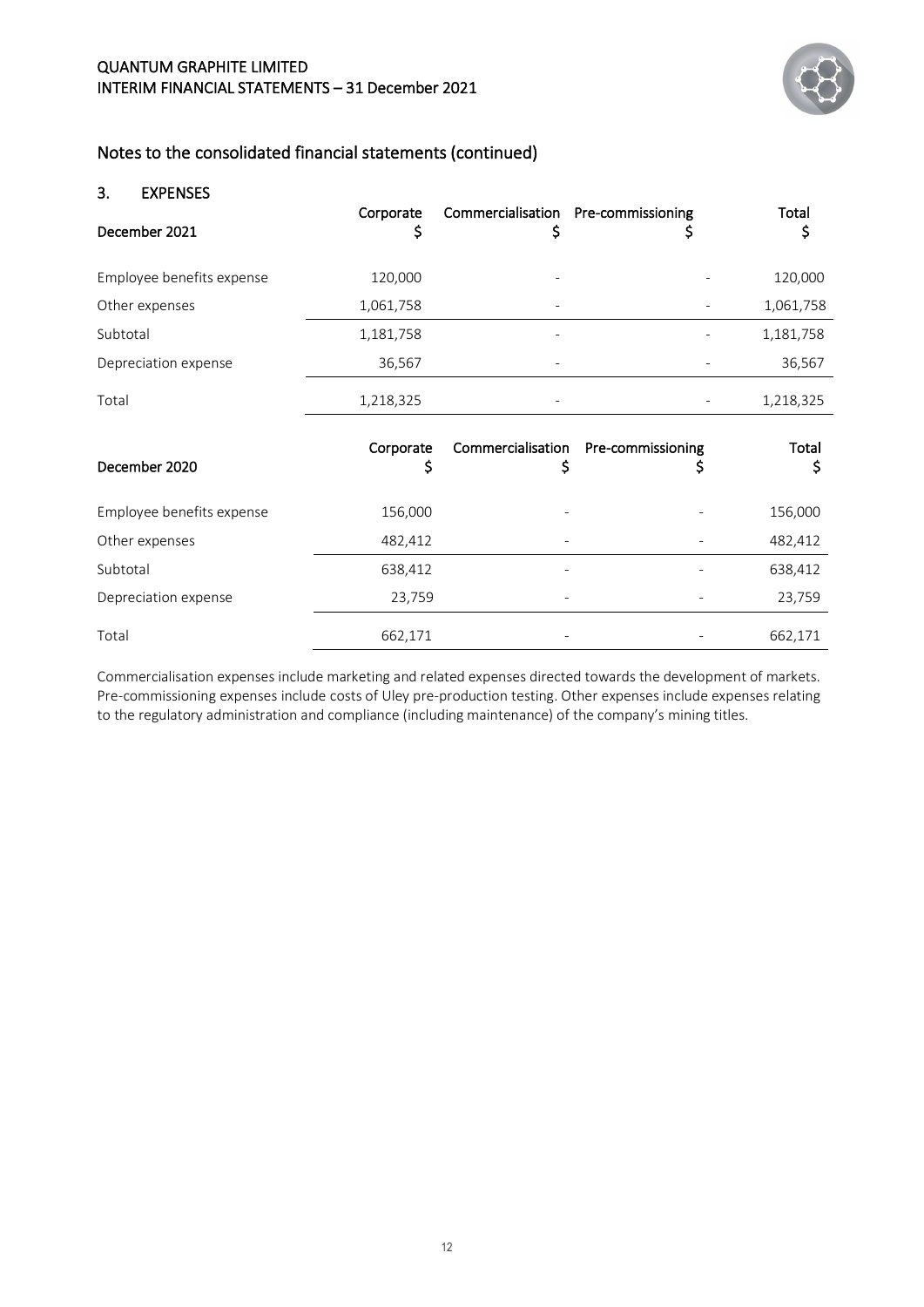

#### 4. EARNINGS PER SHARE

The weighted average number of shares for the purpose of diluted earnings per share can be reconciled to the weighted average number of ordinary shares used in the calculation of basic earnings per share as follows:

|                                                                    | 6 months to<br>December<br>2021 | 6 months to<br>December<br>2020 |
|--------------------------------------------------------------------|---------------------------------|---------------------------------|
| Weighted average number of shares used in basic earnings per share | 283,552,951                     | 220,325,713                     |
| Loss per share (cents)                                             | (0.40)                          | (0.19)                          |

In accordance with AASB 133 'Earnings per Share', Options issued and outstanding at the end of the reporting period have not been included in the calculation of diluted earnings per share as their inclusion would be anti-dilutive in nature due to the losses incurred during the period.

#### 5. DEVELOPMENT ASSETS

| Gross carrying amount              | 31 December<br>2021 | 30 June<br>2021 |
|------------------------------------|---------------------|-----------------|
|                                    |                     |                 |
| Opening balance                    | 14,245,139          | 13,748,705      |
| Additions during the year / period | 499,469             | 496,434         |
| Closing balance                    | 14,744,608          | 14,245,139      |

The closing balance represents the capitalised portion of Uley 2 project expenditure. The directors have assessed that the carrying amount of the Uley 2 project (including all plant and equipment, environmental infrastructure e.g., Tailings Storage Facilities, mining titles, JORC 2012 Reserves and Resources and all project approvals under the South Australian Mining Act 1971) does not exceed the recoverable amount.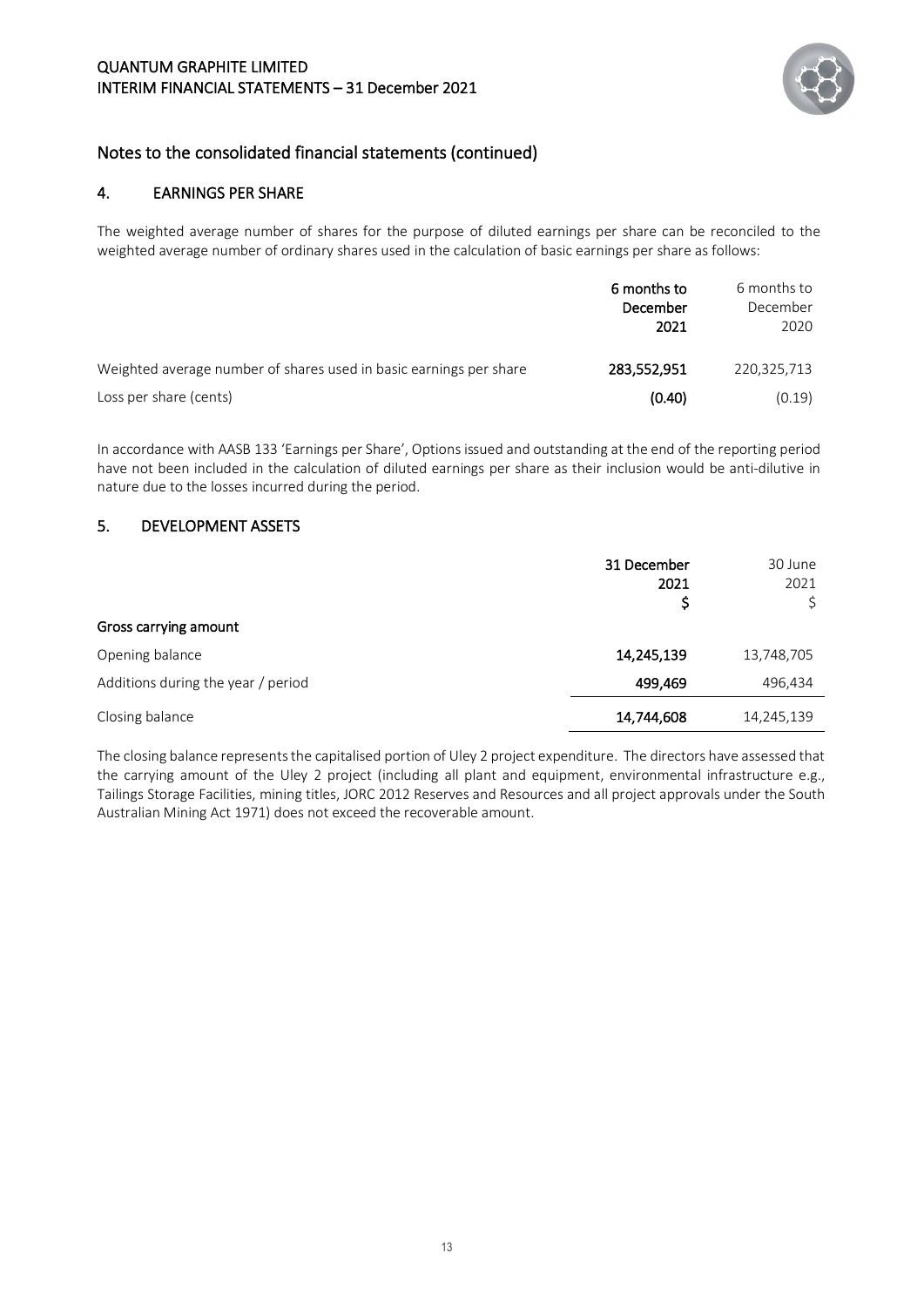

## 6. EXPLORATION & EVALUATION ASSETS

|                                    | 31 December<br>2021 | 30 June<br>2021 |
|------------------------------------|---------------------|-----------------|
| Opening balance                    | 1,991,005           | 1,754,371       |
| Additions during the year / period | 170,822             | 236,634         |
| Closing balance                    | 2,161,827           | 1,991,005       |

The Group has determined that it has a single cash-generating unit (CGU) represented by the Uley 2 Project. Accordingly, the associated plant and equipment, development, exploration and evaluation assets ("the Uley 2 Assets") have been allocated to the CGU.

The consolidated entity expects to secure debt of US\$70M at an interest rate ranging from 6% to 8%, and continue the exploration activities, commence production and achieve sales of its products. The recoverable amount of the consolidated entity's Uley 2 Assets has been determined by a value-in-use calculation using a discounted cash flow model, based on the project period and production profile established under the Definitive Feasibility Study and approved by management, together with a terminal value.

Key assumptions are those to which the recoverable amount of an asset or cash-generating units is most sensitive. The following key assumptions were used in the discounted cash flow model:

- 12.5% pre-tax discount rate;
- Plant utilisation and resource availability over the forecast period is from the Definitive Feasibility Study (DFS) report;
- Projected revenue growth rate based on Uley 2 production assuming no growth in basket prices per tonne of production (estimated at USD 900 - 920 per tonne); and

Subject to the comments in Sensitivity Analysis:

- (a) The discount rate of 12.5% pre-tax reflects management's estimate of the time value of money and the consolidated entity's weighted average cost of capital adjusted for the risk-free rate and the volatility of the share price relative to market movements; and
- (b) Management's adoption of the projected revenue on the basis of no increase in basket prices is considered prudent and justified at this time.

#### Sensitivity Analysis

As disclosed in note 1, the directors have made judgements and estimates in respect of the impairment testing. Should these judgements and estimates not occur the resulting carrying amount of the assets may decrease. The sensitivities are as follows:

- Revenue over the projection period would need to decrease by more than 30% before the assets would need to be impaired, with all other assumptions remaining constant.
- The pre-tax discount rate would be required to increase by 30-40% before the assets would need to be impaired, with all other assumptions remaining constant.

Management believes that other reasonable changes in the key assumptions on which the recoverable amount of the assets is based would not cause the cash-generating unit's carrying amount to exceed its recoverable amount.

If there are any negative changes in the key assumptions on which the recoverable amount of the assets is based, this would result in a further impairment charge for the assets.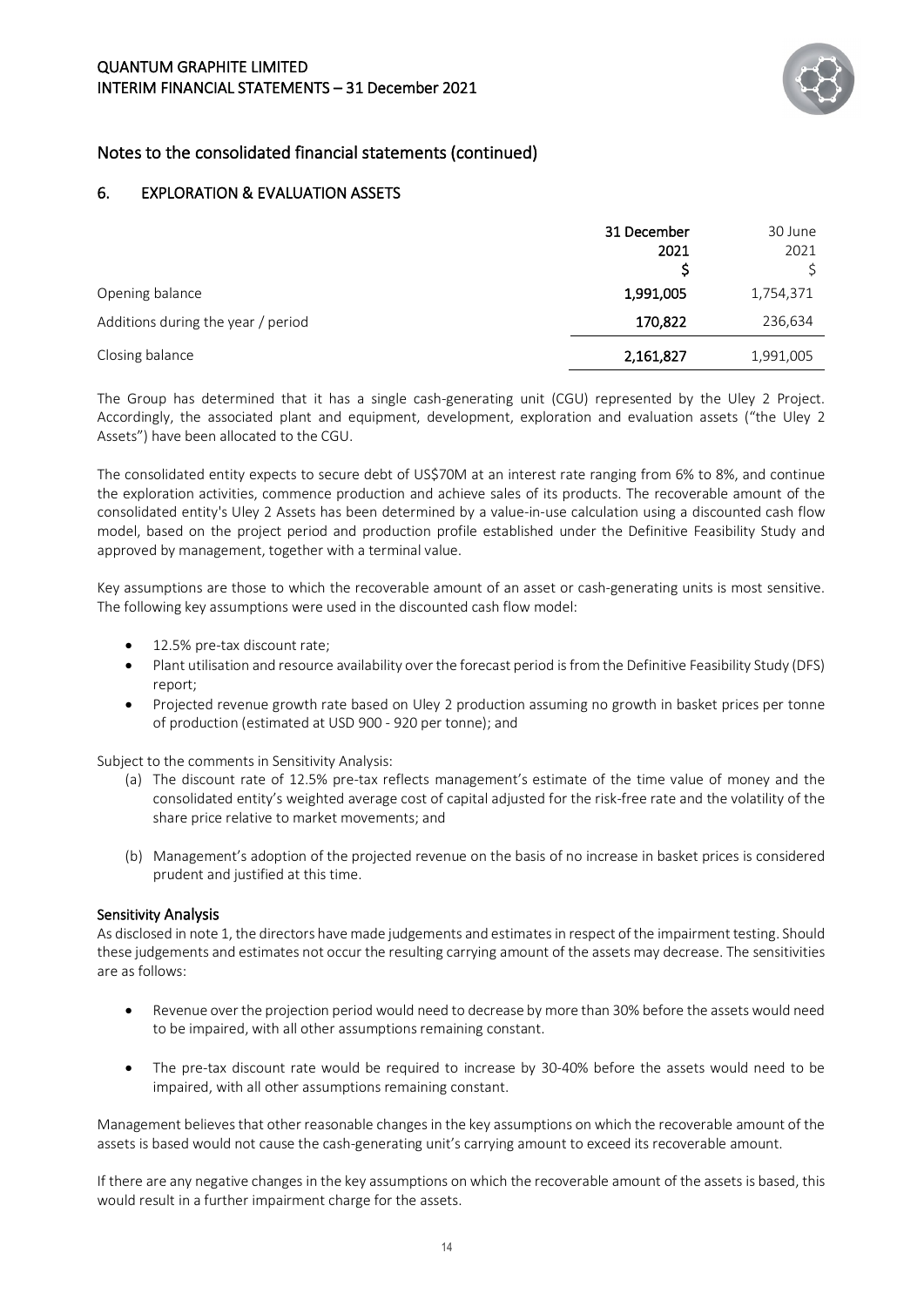

# 7. PLANT AND EQUIPMENT

| December 2021                      | Plant &<br>Equipment | Motor<br>vehicles | Total      |
|------------------------------------|----------------------|-------------------|------------|
|                                    | \$                   | \$                | \$         |
| Gross carrying amount              |                      |                   |            |
| Opening balance                    | 797,454              | 39,566            | 837,020    |
| Write off assets as at 1 July 2021 | (4,280)              |                   | (4,280)    |
| Additions/Disposals                |                      |                   |            |
| Balance 31 December 2021           | 793,174              | 39,566            | 832,740    |
| Depreciation and impairment        |                      |                   |            |
| Opening balance                    | (461, 118)           | (39, 566)         | (500, 684) |
| Write off assets as at 1 July 2021 | 4,280                |                   | 4,280      |
| Depreciation for the period        | (36, 567)            |                   | (36, 567)  |
| Balance 31 December 2021           | (493, 405)           | (39, 566)         | (532, 971) |
| Carrying amount 31 December 2021   | 299,769              |                   | 299,769    |

The carrying amount does not exceed the director's assessment of the recoverable value of the plant and equipment.

| June 2021                    | Plant &<br>Equipment | Motor<br>vehicles | <b>Total</b> |
|------------------------------|----------------------|-------------------|--------------|
|                              | \$                   | \$                | \$           |
| Gross carrying amount        |                      |                   |              |
| Opening balance              | 797,454              | 39,566            | 837,020      |
| Balance 30 June 2021         | 797,454              | 39,566            | 837,020      |
|                              |                      |                   |              |
| Depreciation and impairment  |                      |                   |              |
| Opening balance              | (413, 853)           | (39, 566)         | (453,419)    |
| Depreciation for the year    | (47, 265)            |                   | (47, 265)    |
| Balance 30 June 2021         | (461, 118)           | (39, 566)         | (500,684)    |
| Carrying amount 30 June 2021 | 336,336              |                   | 336,336      |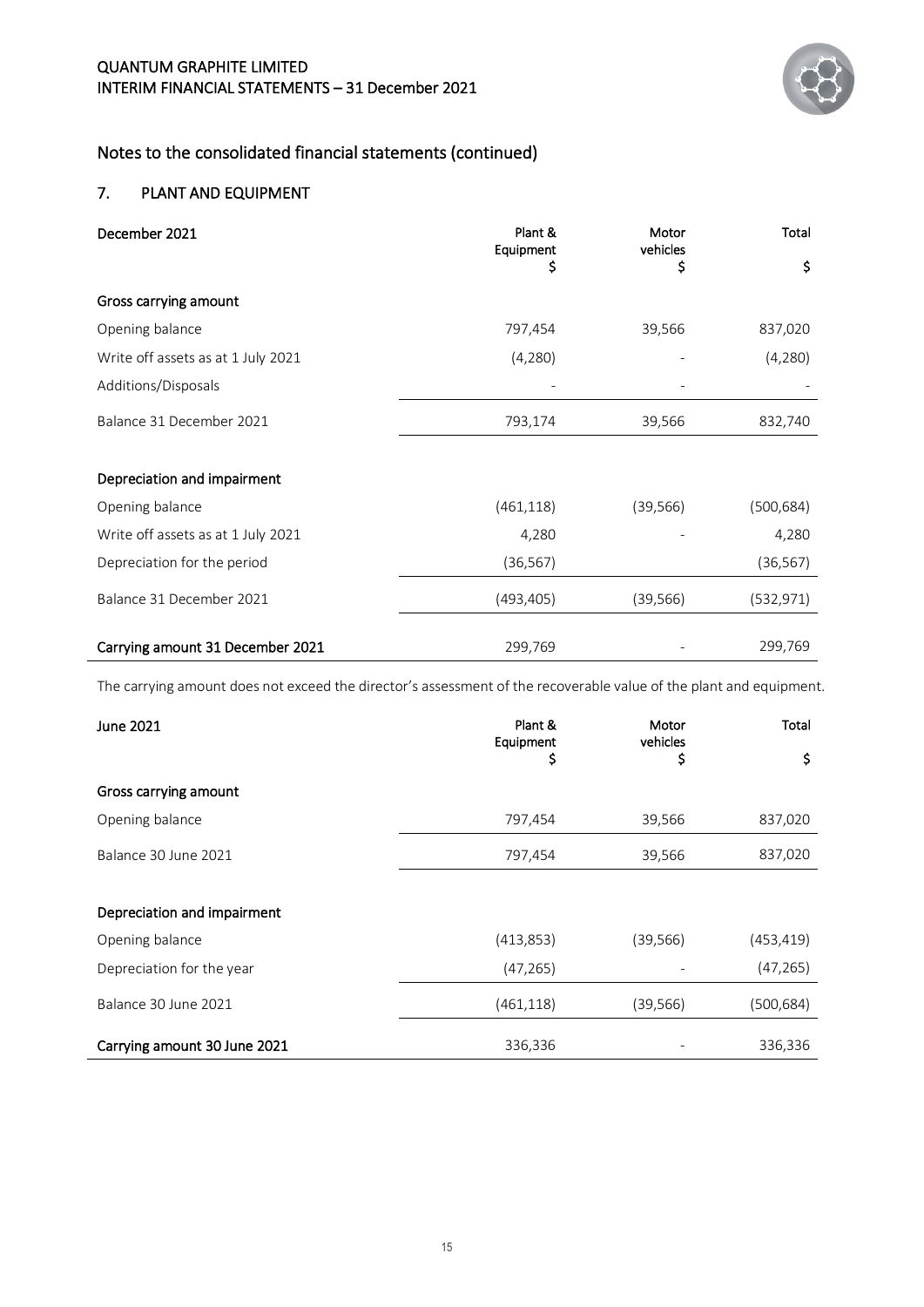

#### 8. ISSUED CAPITAL

|                                                                       | Number of<br>shares<br>Ħ | 31 December<br>2021<br>\$, |
|-----------------------------------------------------------------------|--------------------------|----------------------------|
| (a) Issued and paid up capital                                        |                          |                            |
| Fully paid ordinary shares                                            | 293,000,000              | 59,645,726                 |
| (b) Movements in fully paid ordinary shares                           |                          |                            |
| Opening balance as 30 June 2021                                       | 281,834,890              | 58,454,227                 |
| Shares issued on 26 November 2021 - in lieu of directors fees         | 3,432,878                | 308,959                    |
| Shares issued on 26 November 2021 - in lieu of company secretary fees | 266,667                  | 24,000                     |
| Shares issued on 7 December 2021                                      | 7,465,565                | 858,540                    |
| Balance as 31 December 2021                                           | 293,000,000              | 59,645,726                 |

In accordance with resolution 7 at the Annual General Meeting held on 19 November 2021, the Company has calculated the issuance price for shares for the quarter 1 January 2022 to 31 March 2022 as \$0.1483 per share. The ASX did not grant the company a waiver under rule 10.13.5 and the Company was unable to issue the shares in early January 2022. At the next shareholder meeting, the Company will seek approval to issue 404,660 shares to the directors.

#### 9. RESERVES

|                           | Number of<br>options<br># | 31 December<br>2021 |
|---------------------------|---------------------------|---------------------|
| (a) Share options reserve |                           |                     |
| Share options reserve     | 28,571,429                | 2,520,000           |

In connection with the Company's reconstruction in 2018, the Company issued 28,571,429 (as adjusted for the consolidation of share capital on 2 December 2019) nil cost options to acquire ordinary shares with an expiry date of 20 July 2023. In accordance with AASB 2, the Company has used the Black Scholes Model to value these options.

#### (b) Movements in share options reserve

| Opening balance as 30 June 2021 | 28.571.429 | 2,520,000 |
|---------------------------------|------------|-----------|
| Balance as 31 December 2021     | 28.571.429 | 2.520.000 |

#### 10. OPERATING SEGMENTS

The directors have considered the requirements of AASB 8 – Operating Segments and the internal reports that are reviewed by the chief operating decision maker (the Board) in allocating resources have concluded that at this time there are no separately identifiable segments.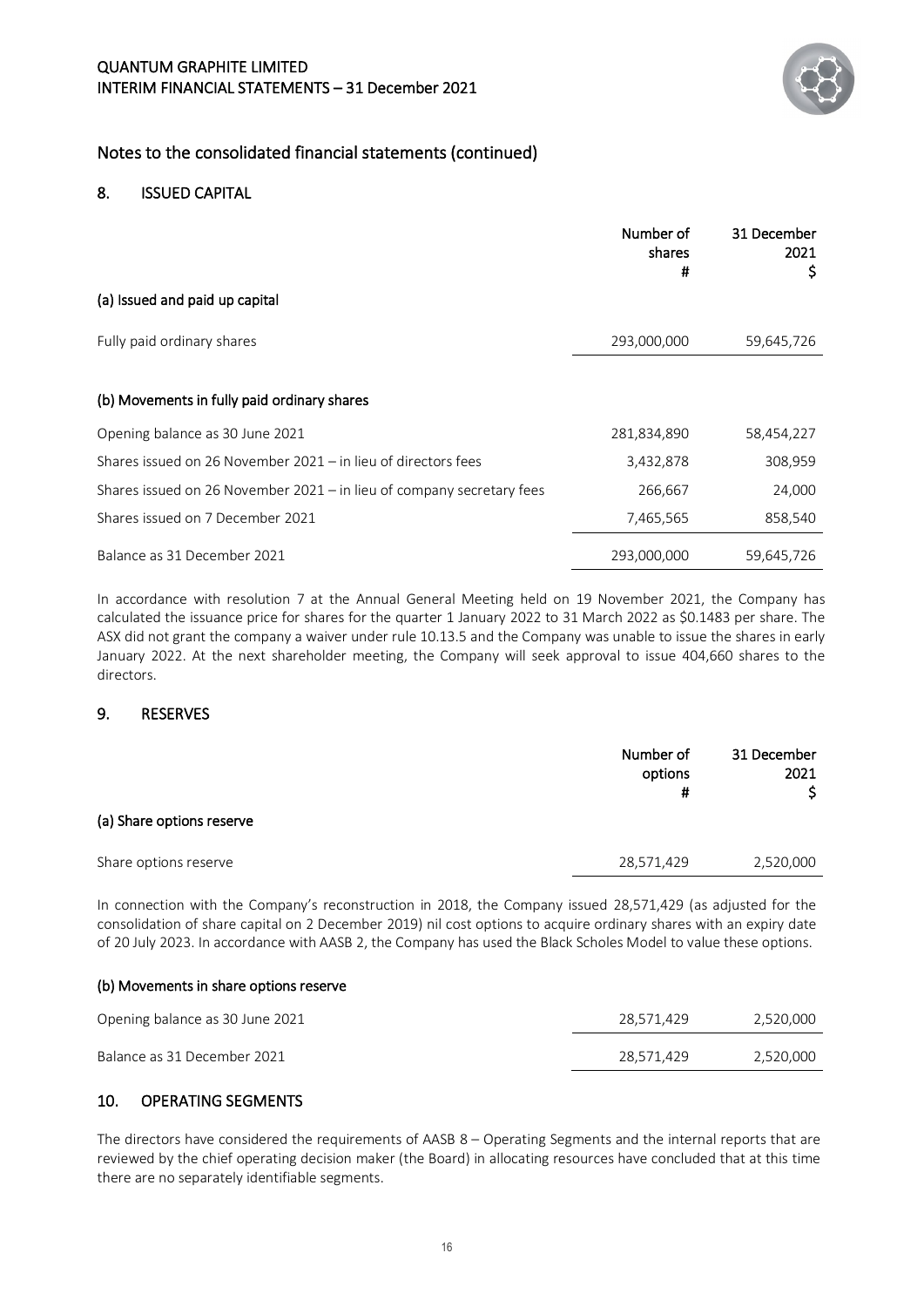

#### 11. COMMITMENTS AND CONTINGENCIES

#### Exploration commitments

An application was lodged for the extension of the renewal of EL6224 to 12 October 2023. The Company has met all expenditure commitments in respect of EL6224 as at 31 December 2021. The minimum expenditure commitment for renewal of this license is \$480,000 over the two years to 12 October 2023.

#### Contingent liabilities and assets

The Group has no contingent assets or liabilities.

#### 12. RELATED PARTY TRANSACTIONS

Chimaera Capital Limited is responsible for corporate and asset management services.

|                                       | 31 December<br>2021 | 31 December<br>2020 |
|---------------------------------------|---------------------|---------------------|
|                                       | Ş                   | \$                  |
| (a) Transactions with related parties |                     |                     |
| Office rent charged                   | 112,200             | 33,660              |
| Tenement administration charged       | 102,000             | 27,540              |
| IT services charged                   | 91,800              | 30,600              |
| Accounting services charged           | 102,000             | 30,600              |
| Corporate administration fees charged | 35,700              | 10,710              |
| Research and development              | 66,300              | 19,890              |
|                                       | 510,000             | 153,000             |

#### (b) Receivable from and payable to related parties

| 31 December | 30 June |
|-------------|---------|
| 2021        | 2021    |
|             |         |
| 531,628     | 667,760 |
| 1,265,431   |         |
|             |         |

In addition to providing these services, \$1,785,422 (30 June 2021: \$1,227,628) of the Group's Cash and Cash Equivalents is held with Chimaera Custody Services, Chimaera Capital Limited.

#### (c) The Sunland Co. Pty Ltd Collaboration

The Company's collaboration with Sunlands Co. was transformed to a manufacturing partnership responsible for production of the thermal storage media to be fitted in Sunlands Co.'s thermal energy storage cells. The Board has viewed the relationship with Sunlands Co. as a strategic opportunity to participate in the global energy markets. QSP converts this relationship to a structural arrangement within which the Company will play a critical role in delivering Sunlands Co.'s proprietary thermal energy storage technology to the global energy markets.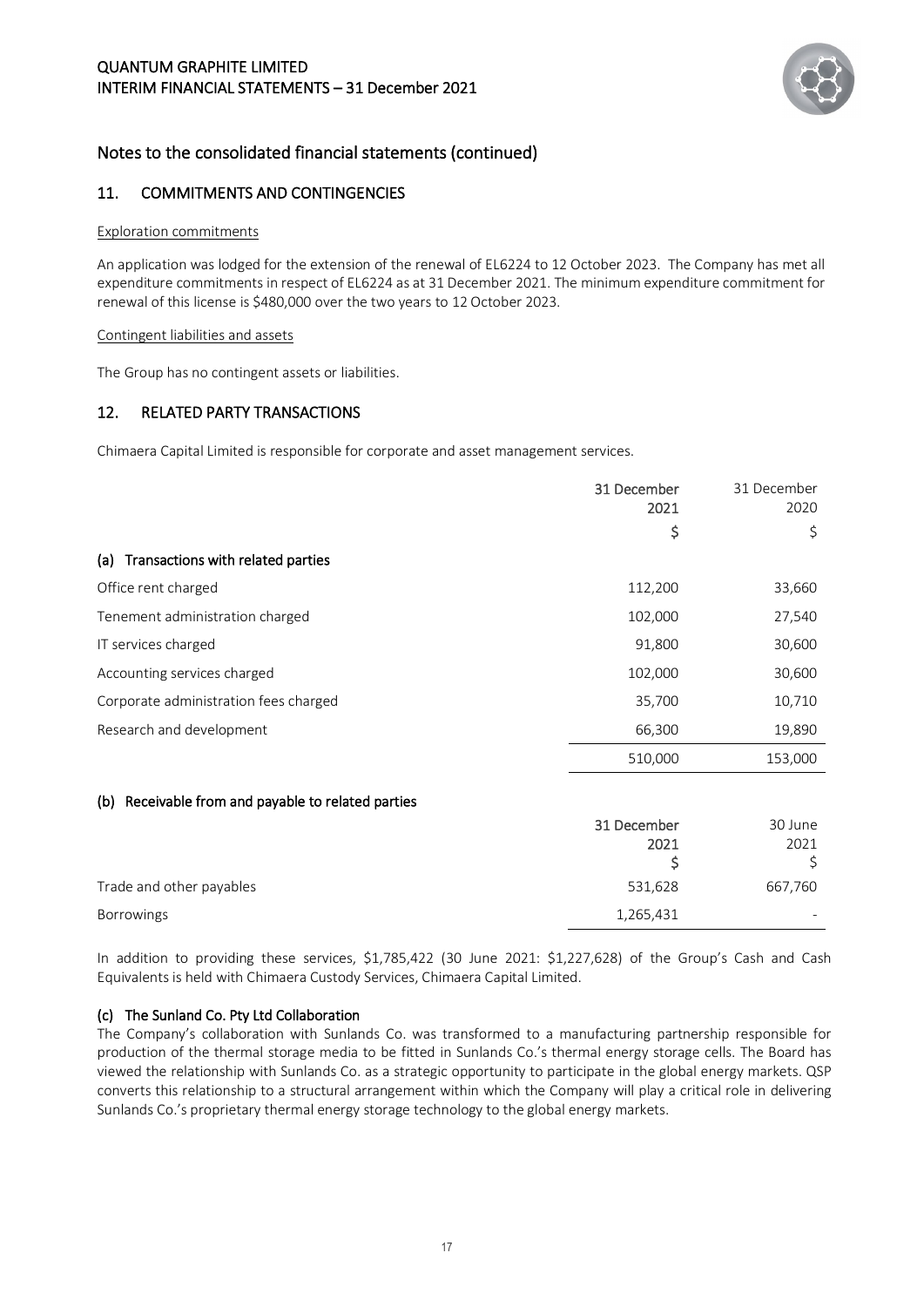#### QUANTUM GRAPHITE LIMITED INTERIM FINANCIAL STATEMENTS – 31 December 2021



# Notes to the consolidated financial statements (continued)

## 13. EVENTS ARISING SINCE THE END OF THE REPORTING PERIOD

Shares to the value of \$196,800 were issued on 11 February 2022 in satisfaction of professional fees payable to contractors for services rendered. This is consistent with the Company's practice of offering service providers an equity option. This has the added benefit of assisting the management of the Company's cash position.

There are no events that have arisen since the end of the financial period which significantly affected or may significantly affect the operations of the Group, the results of those operations or the state of affairs of the Group in subsequent financial periods.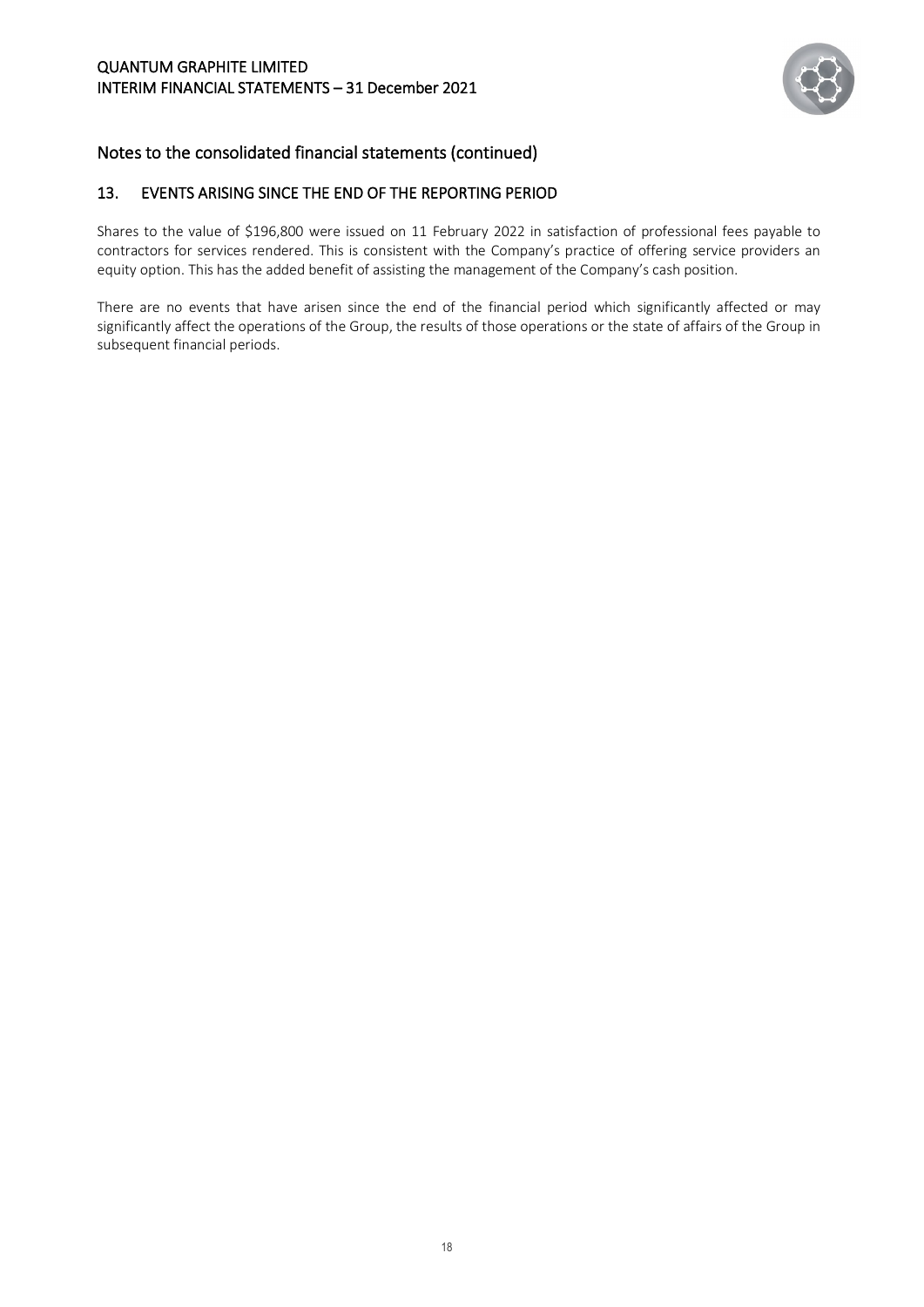

# <span id="page-21-0"></span>Directors' Declaration

In the opinion of the Directors of Quantum Graphite Limited:

- the attached financial statements and notes comply with the Corporations Act 2001, Australian Accounting Standard AASB 134 *'Interim Financial Reporting',* the Corporations Regulations 2001 and other mandatory professional reporting requirements;
- the attached financial statements and notes give a true and fair view of the consolidated entity's financial position as at 31 December 2021 and of its performance for the financial half-year ended on that date; and
- there are reasonable grounds to believe that the Company will be able to pay its debts as and when they become due and payable.

Signed in accordance with a resolution of the Directors.

Que Que greno

15 March 2021 15 March 2021

Chairman Executive Director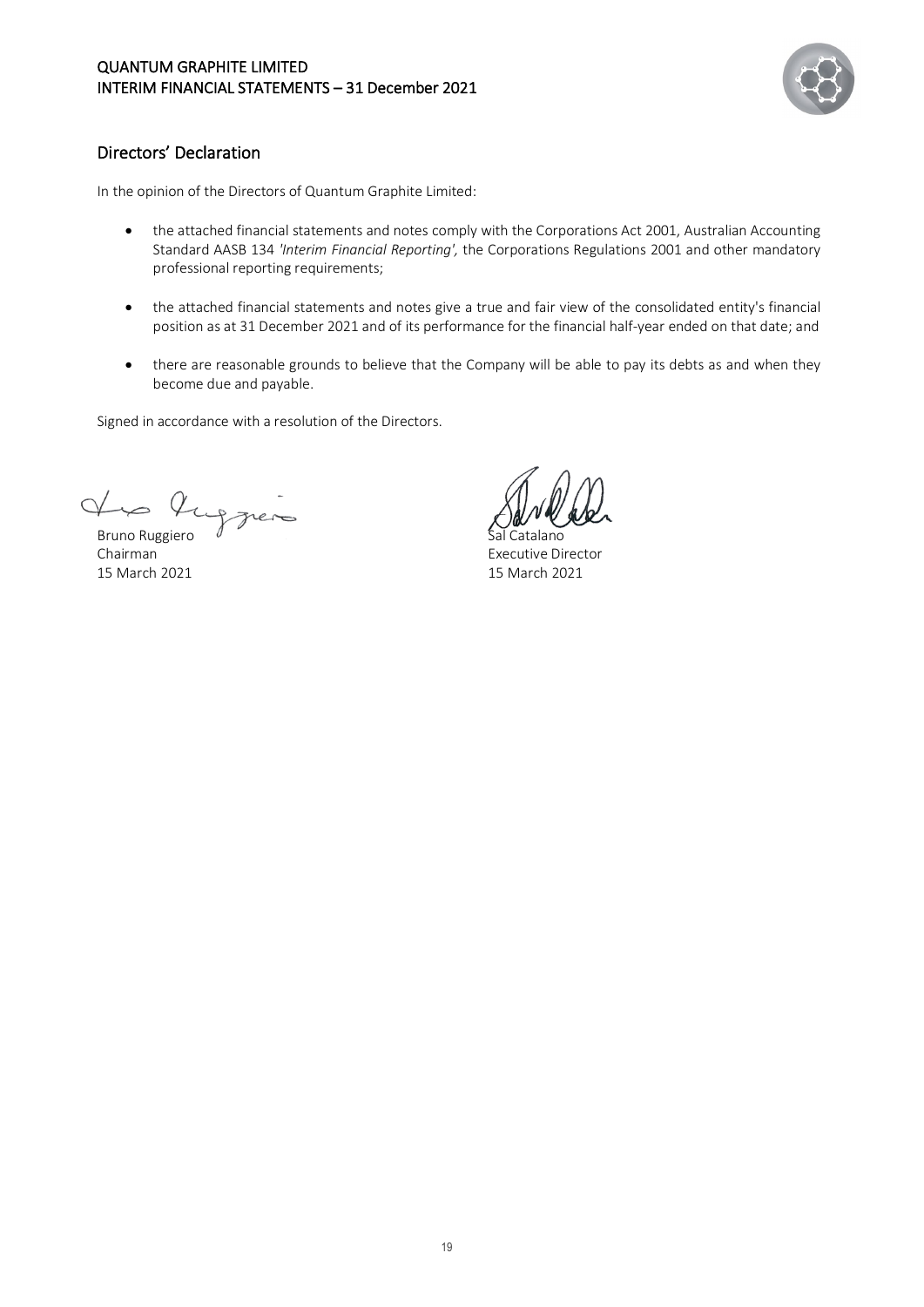



#### **RSM Australia Partners**

Level 21, 55 Collins Street Melbourne VIC 3000 PO Box 248 Collins Street West VIC 8007

> T +61 (0) 3 9286 8000 F +61 (0) 3 9286 8199

> > www.rsm.com.au

#### INDEPENDENT AUDITOR'S REVIEW REPORT To the Members of Quantum Graphite Limited

#### *Conclusion*

We have reviewed the accompanying half-year financial report of Quantum Graphite Limited ("the Company"), and its subsidiaries (together "the Group"), which comprises the consolidated statement of financial position as at 31 December 2021, the consolidated statement of profit or loss and other comprehensive income, consolidated statement of changes in equity and consolidated statement of cash flows for the half-year ended on that date, notes comprising a summary of significant accounting policies and other explanatory notes, and the directors' declaration.

Based on our review, which is not an audit, we have not become aware of any matter that makes us believe that the accompanying half-year financial report of the Group does not comply with the *Corporations Act 2001* including:

- (a) giving a true and fair view of the Group's financial position as at 31 December 2021 and of its performance for the half-year ended on that date; and
- (b) complying with Accounting Standard AASB 134 *Interim Financial Reporting* and the *Corporations Regulations 2001*.

#### *Basis for Conclusion*

We conducted our review in accordance with ASRE 2410 *Review of a Financial Report Performed by the Independent Auditor of the Entity* ("ASRE 2410"). Our responsibilities are further described in the *Auditor's Responsibilities for the Review of the Financial Report* section of our report. We are independent of the Group in accordance with the auditor independence requirements of the *Corporations Act 2001* and the ethical requirements of the Accounting Professional and Ethical Standards Board's APES 110 *Code of Ethics for Professional Accountants (including Independence Standards)* (the Code) that are relevant to our audit of the annual financial report in Australia. We have also fulfilled our other ethical responsibilities in accordance with the Code.

We confirm that the independence declaration required by the *Corporations Act 2001,* which has been given to the directors of Quantum Graphite Limited, would be in the same terms if given to the directors as at the time of this auditor's review report.

#### **THE POWER OF BEING UNDERSTOOD** AUDIT | TAX | CONSULTING



RSM Australia Partners is a member of the RSM network and trades as RSM. RSM is the trading name used by the members of the RSM network. Each member of the RSM network is an independent accounting and consulting firm which practices in its own right. The RSM network is not itself a separate legal entity in any jurisdiction. RSM Australia Partners ABN 36 965 185 036